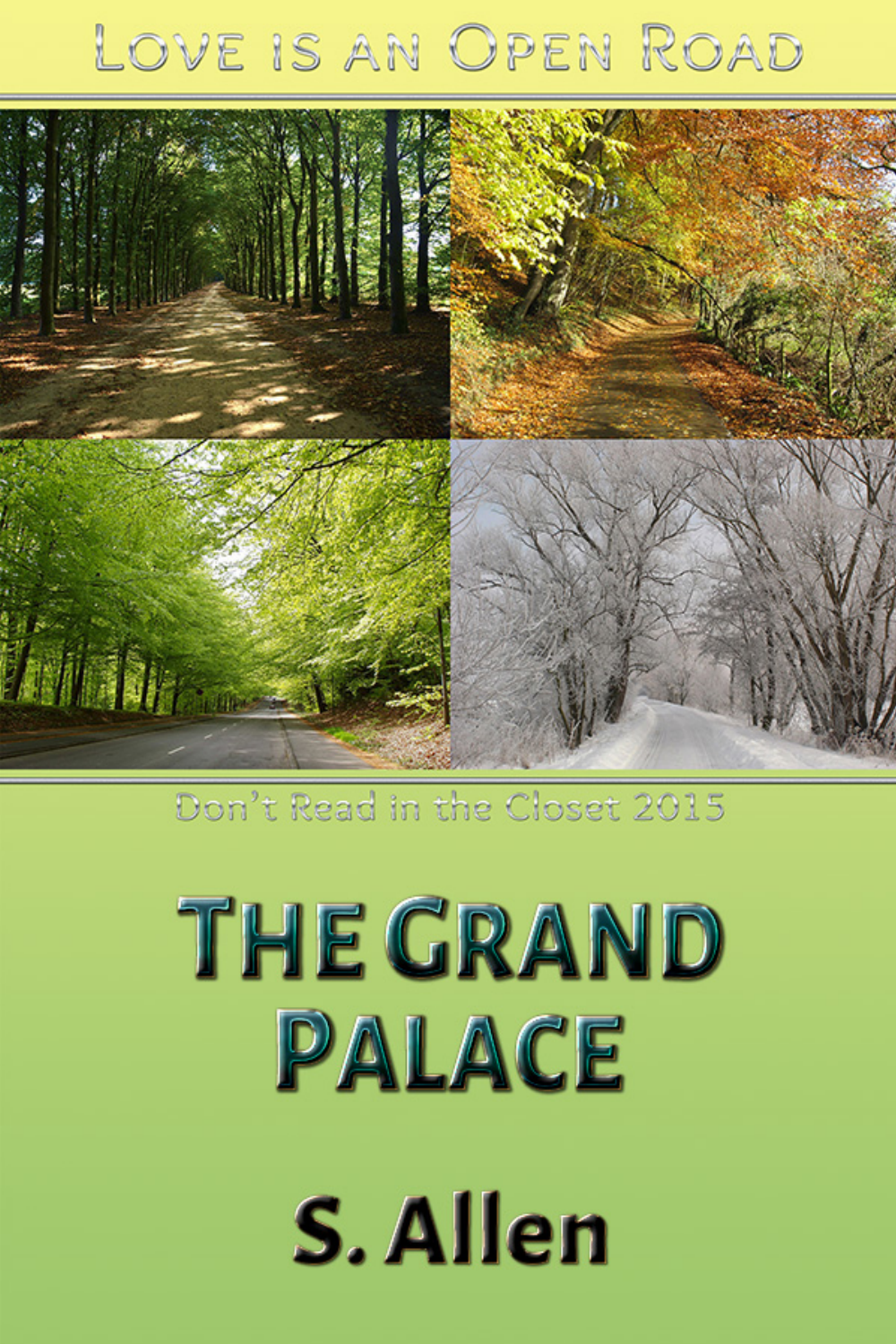### **Table of Contents**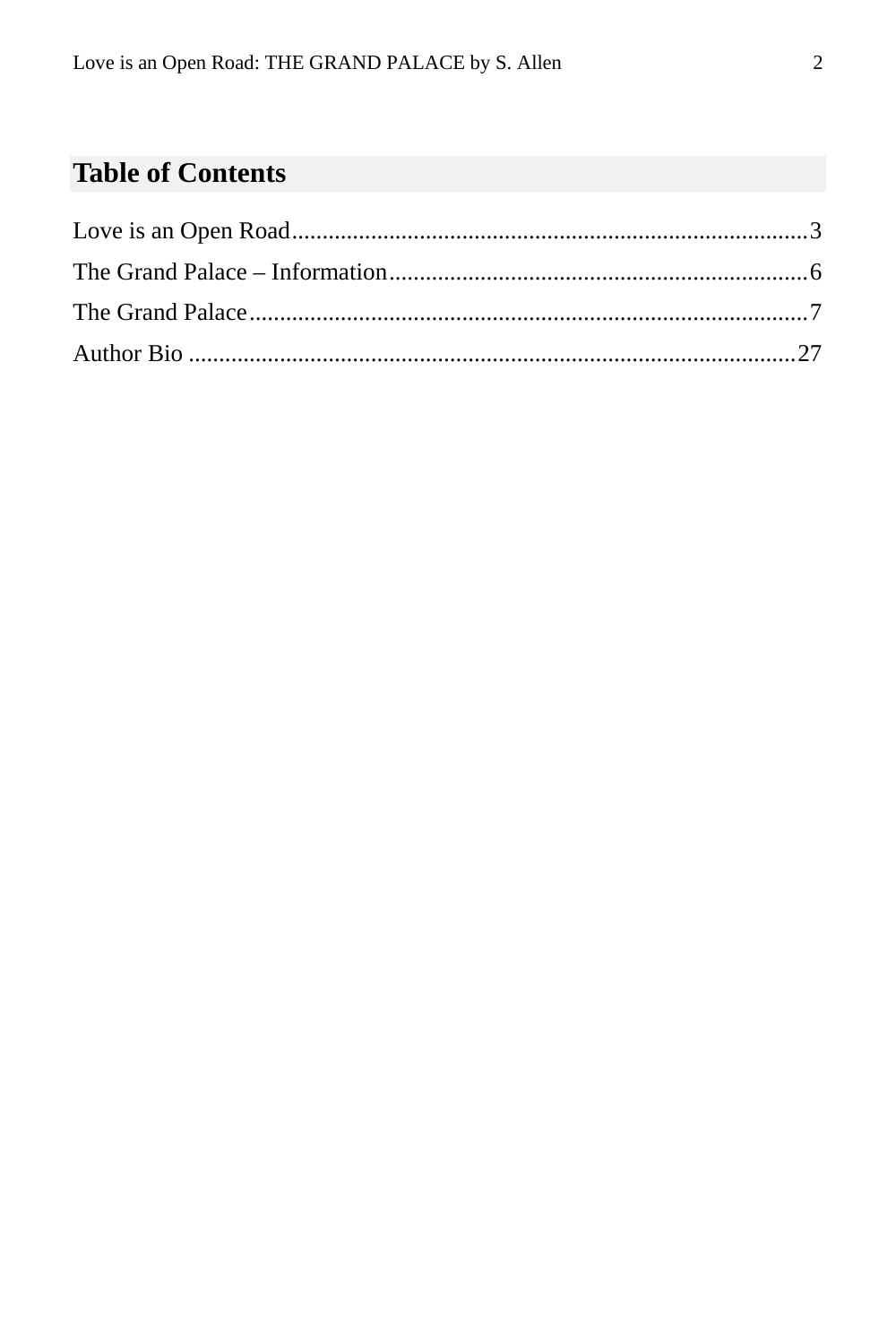## <span id="page-2-0"></span>**Love is an Open Road**

*An M/M Romance series*

### **THE GRAND PALACE**

### **By S. Allen**

#### **Introduction**

The story you are about to read celebrates love, sex and romance between men. It is a product of the *Love is an Open Road* promotion sponsored by the *Goodreads M/M Romance Group* and is published as a gift to you.

### **What Is Love is an Open Road?**

The *Goodreads M/M Romance Group* invited members to choose a photo and pen a letter asking for a short M/M romance story inspired by the image; authors from the group were encouraged to select a letter and write an original tale. The result was an outpouring of creativity that shone a spotlight on the special bond between M/M romance writers and the people who love what these authors do.

A written description of the image that inspired this story is provided along with the original request letter. If you'd like to view the photo, please feel free to join the [Goodreads M/M Romance Group](http://www.goodreads.com/group/show/20149-m-m-romance) and visit the discussion section: *Love is an Open Road*.

No matter if you are a long-time devotee to M/M Romance, just new to the genre or fall somewhere in between, you are in for a delicious treat.

#### **Words of Caution**

This story may contain sexually explicit content and is **intended for adult readers.** It may contain content that is disagreeable or distressing to some readers. The *M/M Romance Group* strongly recommends that each reader review the General Information section before each story for story tags as well as for content warnings.

Each year, a dedicated group of Volunteers from the M/M Romance Group work hard behind the scenes to bring these stories to you. Our Editors, Formatters, Proofreaders, and those working on Quality Assurance, spend many long hours over a course of several months so that each Event is a success. As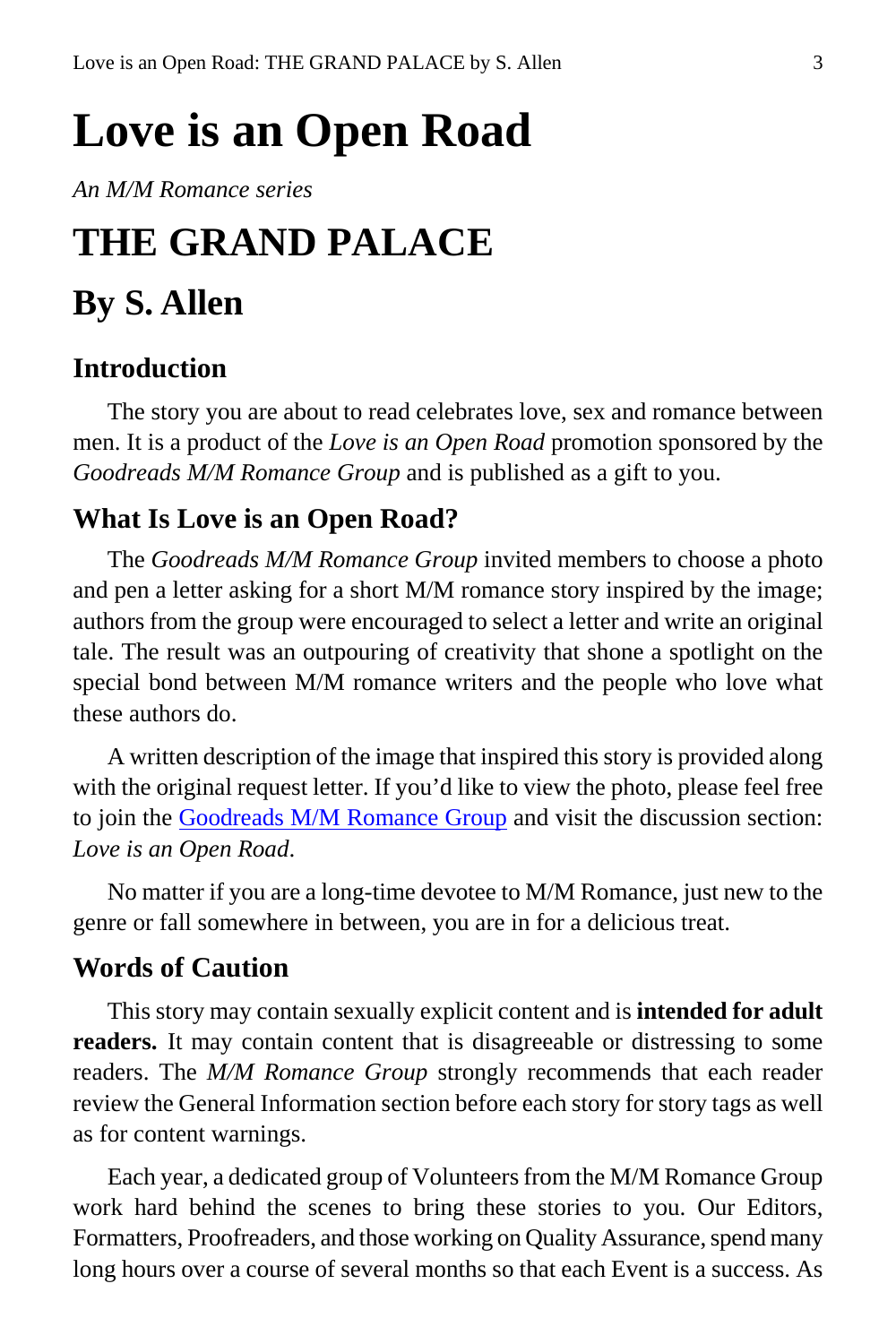each and every author also gives freely of their time and talent, it was decided that all edits suggested may be accepted or rejected by the author at any given time. For this reason, some stories will appear to be more tightly edited than others, depending on the choice of the author.

This story is a work of fiction. Names, characters, places and incidents are the products of the author's imagination or are used fictitiously. Any resemblance to actual events, locales, or persons, living or dead, is entirely coincidental.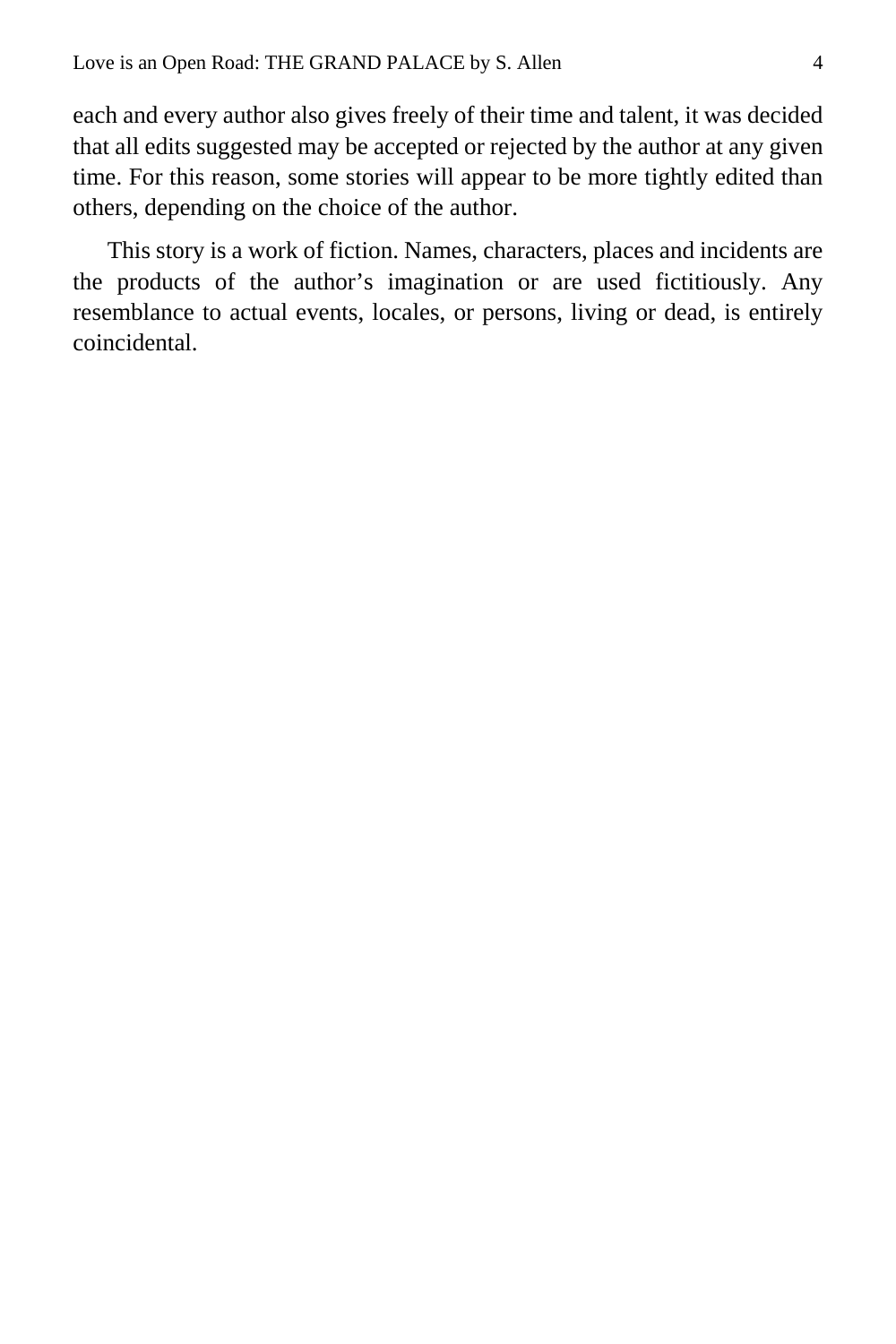All rights reserved worldwide.

This eBook may be distributed freely in its entirety courtesy of the Goodreads M/M Romance Group. This eBook may not be sold, manipulated or reproduced in any format without the express written permission of the author.

The Grand Palace, Copyright © 2015 S. Allen

Cover Design by Goodreads M/M Romance Group Cover Photographs from [Pixabay.com](http://pixabay.com/en/)

<span id="page-4-0"></span>This ebook is published by the *M/M Romance Group* and is not directly endorsed by or affiliated with Goodreads Inc.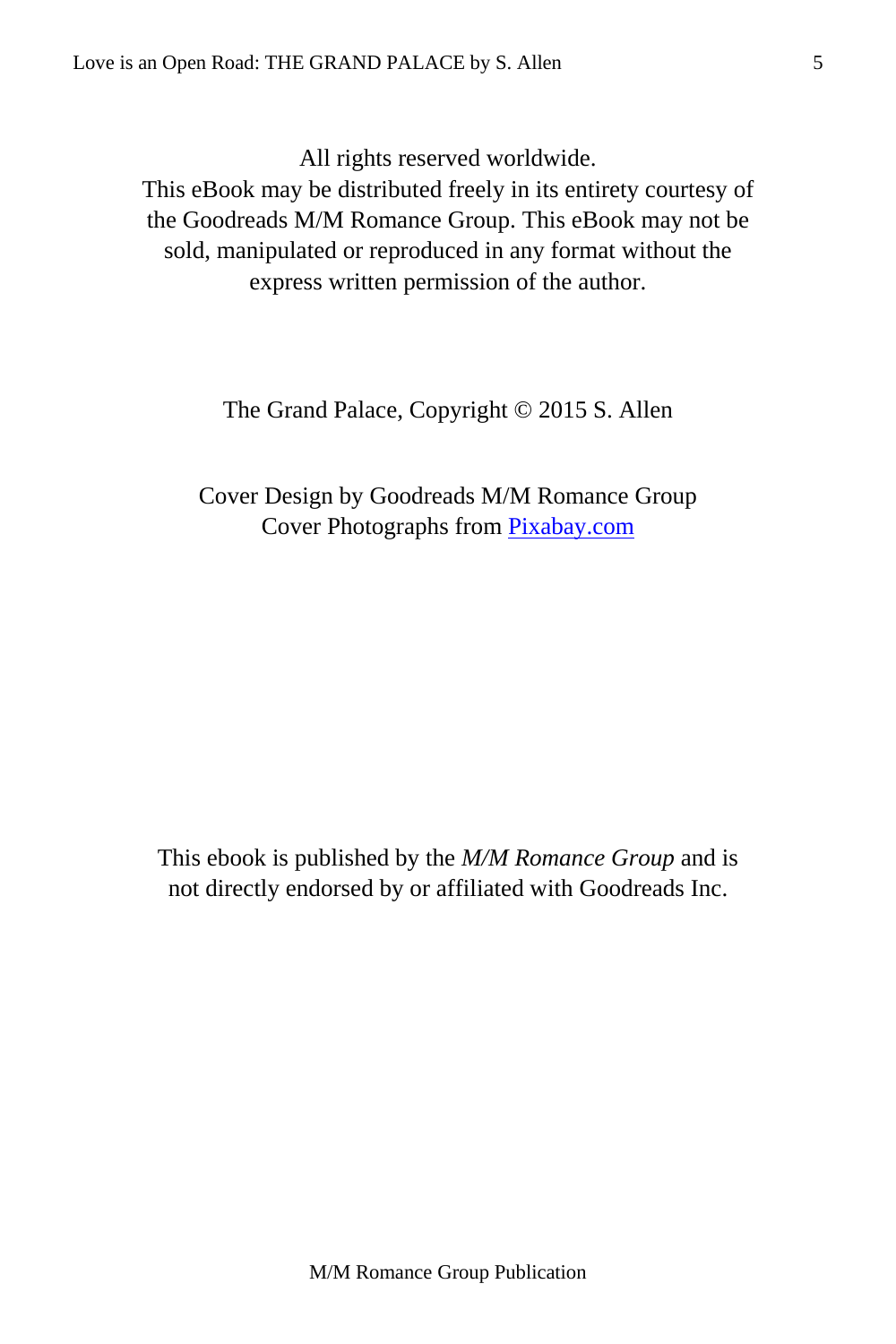# **THE GRAND PALACE By S. Allen**

### **Photo Description**

The first picture is a headshot of a young man wearing eye makeup and a lip ring. His hair falls to his shoulders. His bangs are platinum blond and swoop to his cheekbones, and the rest of his hair is a dark brown. The second picture is a man from thighs up. He's wearing low-cut jeans and a shrug that exposes his extremely muscular chest and abs.

### **Story Letter**

*Dear Author,*

*MC 1 has just arrived at his second job as a waiter after a long day at his main job (your pick, maybe customer service, help desk). MC 2 is a customer entertaining a client, brother-in-law, someone he needs goodwill but no romantic interest.*

*Your task is to get them past passing waiter and anxious customer to lovers, HEA is great, HFN acceptable.*

I like funny stories, sex is appreciated, NO tentacles or non-con!

*Sincerely,*

*Averin*

#### **Story Info**

**Genre:** contemporary

**Tags:** businessman, humorous, one night, piercings, reunited, server

**Word Count:** 8,468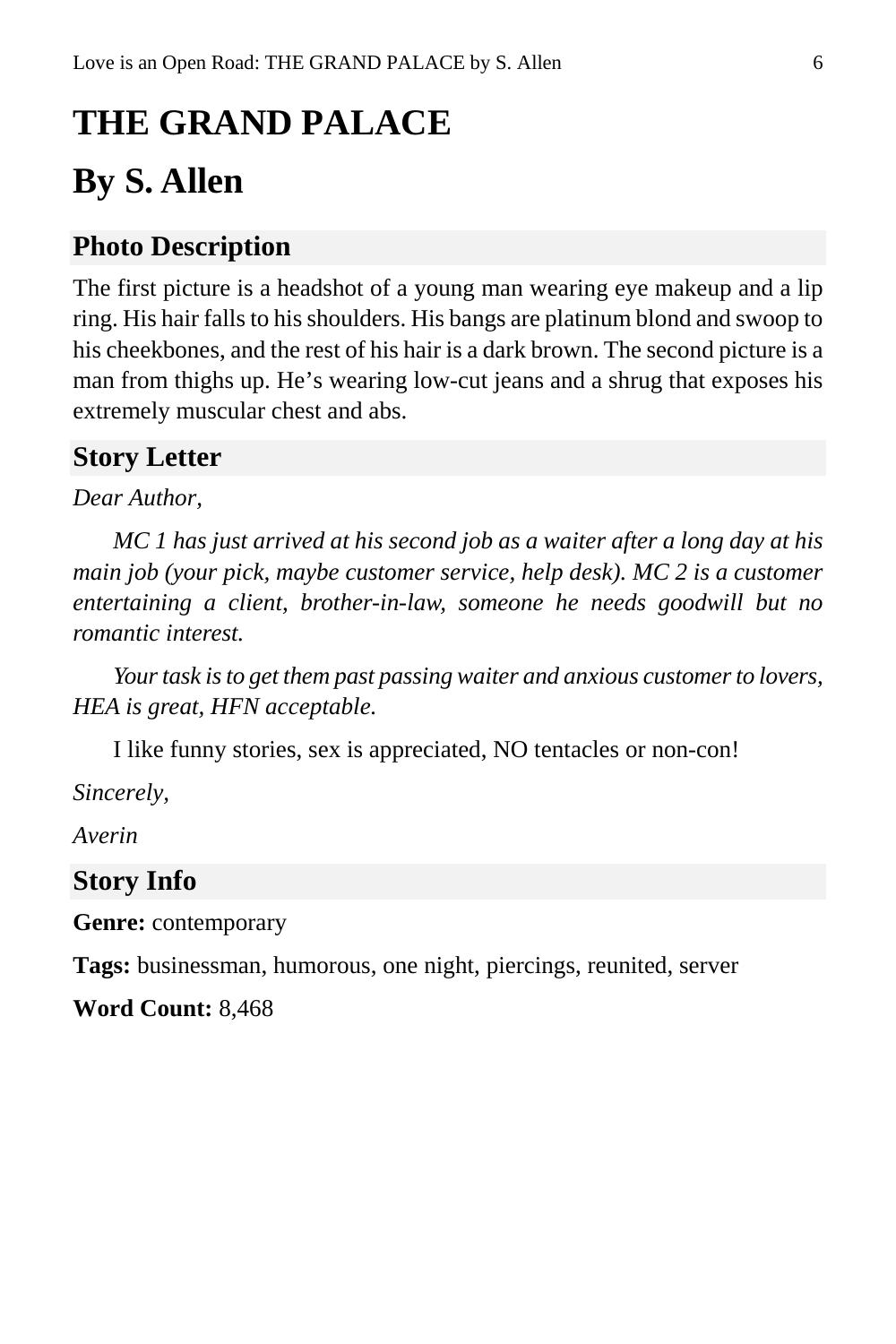# **THE GRAND PALACE**

### **By S. Allen**

<span id="page-6-0"></span>Evan dreamt he was standing on a sandy beach, watching the sunset, while the waves lapped over his feet. He awoke to realize the warm tropical waters he'd been dreaming of was actually the stream of urine his roommate's cat was letting loose on his feet.

"Damn it, Sampson!" Evan yelled at the cat as it hissed back at him. Evan looked over at his alarm clock. Four a.m., that couldn't be right because the sun was already up. He checked his phone, and yup, it was almost eight. Evan jumped out of bed and ran into the bathroom he shared with three other housemates.

He knew there was no time for a shower, but he had to brush his teeth. He stepped over a girl passed out on the floor next to the toilet and figured he could pee once he got to the office. While Evan had slept the night away locked in his room, wearing earplugs, the rest of his housemates had thrown a party. They'd been out of college for almost a year, yet he was the only one who seemed to want to become a fully functioning member of society. The other three partied all night, slept the day away, and then called their parents for money.

Evan was going to be late to a job he hated but had taken because it was the only offer he got after graduation. His title was junior accountant or something close to that, but in reality, he was the office gofer.

Evan groaned, realizing there wasn't time to brush his teeth. He grabbed the mouthwash, rinsed his feet off in the sink, and rolled on fresh deodorant before throwing on clean clothes and running out the door to catch the bus. On his way out, he noticed Jeremy, roommate and owner of "peeing on everything" cat Sampson, was passed out on the couch, naked except for a soggy, used condom on his stomach.

Evan grabbed Jeremy's car keys, knowing that as the most responsible housemate he'd be doing the heavy-duty cleaning this weekend. The least Jeremy could do was lend Evan his car, right? Hopefully Jeremy's car wasn't a total mess.

Of course it was. Evan brushed potato chip crumbs off the driver's seat in an effort to arrive at work without oil stains across the back of his khakis.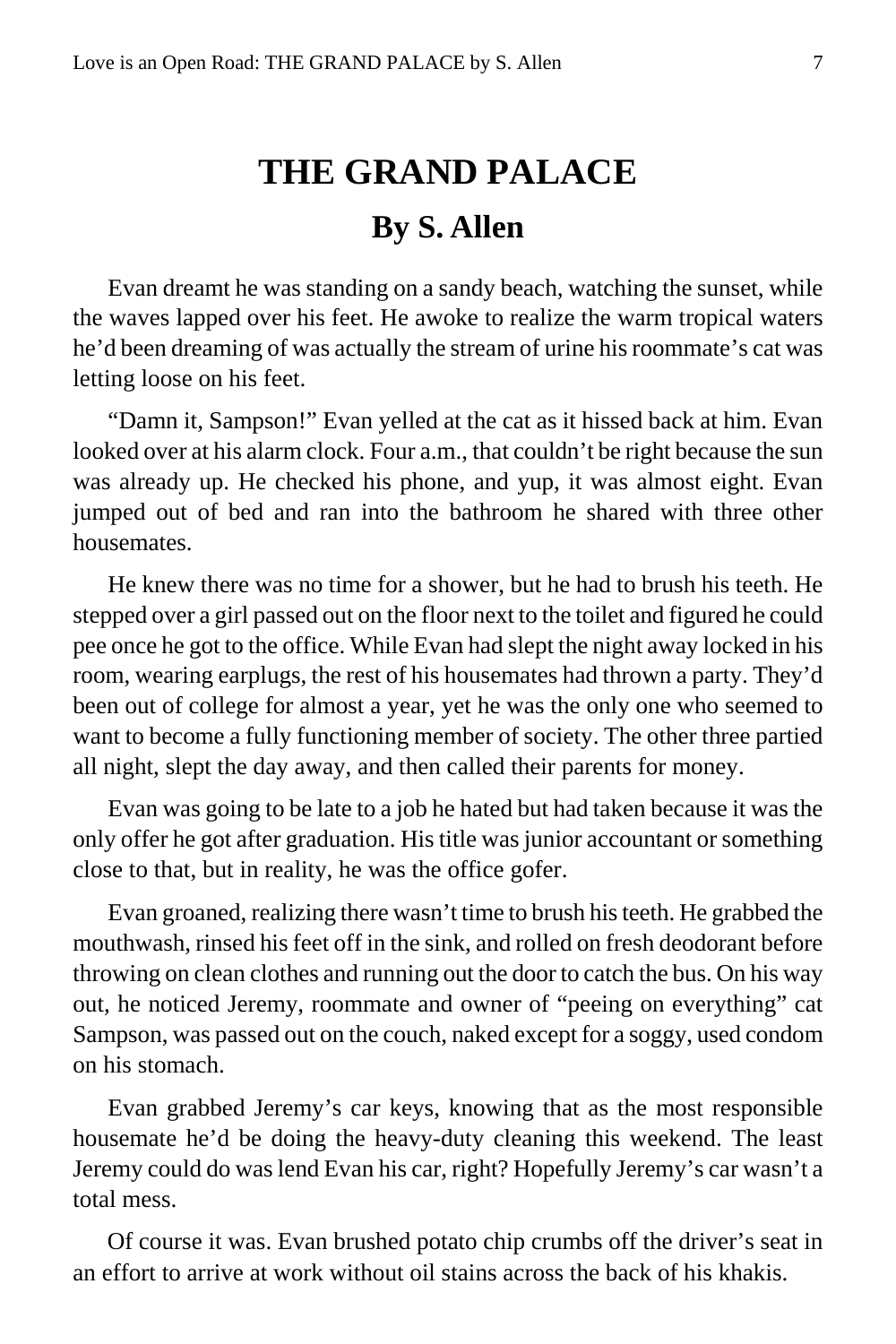Traffic wasn't bad, and Evan ran into the office only five minutes late and one minute before he heard his name being bellowed across the office. Evan straightened his tie, knowing it was a metaphoric leash, and walked into the executive's office.

"Yes, sir?" Evan asked instead of telling the man to go fuck himself.

"Ethan, my boy, come in." Mr. Stillson waved him in. It wasn't even nine a.m., and he already had sweat stains visible through his shirt. And really, "Ethan"? The man had remembered his name when beckoning him into his office but couldn't recall it once he made his appearance?

"Ernie, I have a very important job for you today." Mr. Stillson shoved an entire chocolate croissant into his mouth, not bothering to close it while he chewed. "After you proof Johnson's report, I need you to pick up some clients at the airport and take them to dinner before dropping them off at their hotel."

"Mr. Stillson, sir, I've got three reports due today. Isn't there anyone else that can pick them up?"

"Edgar, everyone else has much more important things to do. I've e-mailed you their flight itinerary and already made reservations for dinner. Don't be late." He picked up the phone and began listing off requests to his secretary, effectively dismissing Evan.

Evan turned and huffed out his frustration, knowing there was no way out of playing babysitter tonight. As he walked to his desk, he saw Mitch playing video games on his phone, Sylvia watching cat videos, and Jon actually sleeping under his desk. Yup, everyone was very busy doing jack shit, and he was responsible for getting those reports in today and chauffeuring clients.

Evan worked through lunch and hit a fast-food drive-through on his way to the airport. Traffic was a beast: start, stop, stop, start. They had finally made it up to twenty miles an hour when it came to a screeching halt. Evan slammed on the brakes, dropping his chili cheeseburger in his lap in order to grab the steering wheel with both hands. He drove onto the shoulder, preventing an automobile accident, but he couldn't stop the fast-food accident he was now wearing. A chili cheeseburger was apparently not the smartest menu item he could have ordered. He didn't bother with any attempts at rewrapping the burger and simply shoveled bites into his mouth directly from his lap.

Evan took the exit before the airport, hoping to find a strip mall where he could buy some clean clothes. He found nothing except for a gas station and a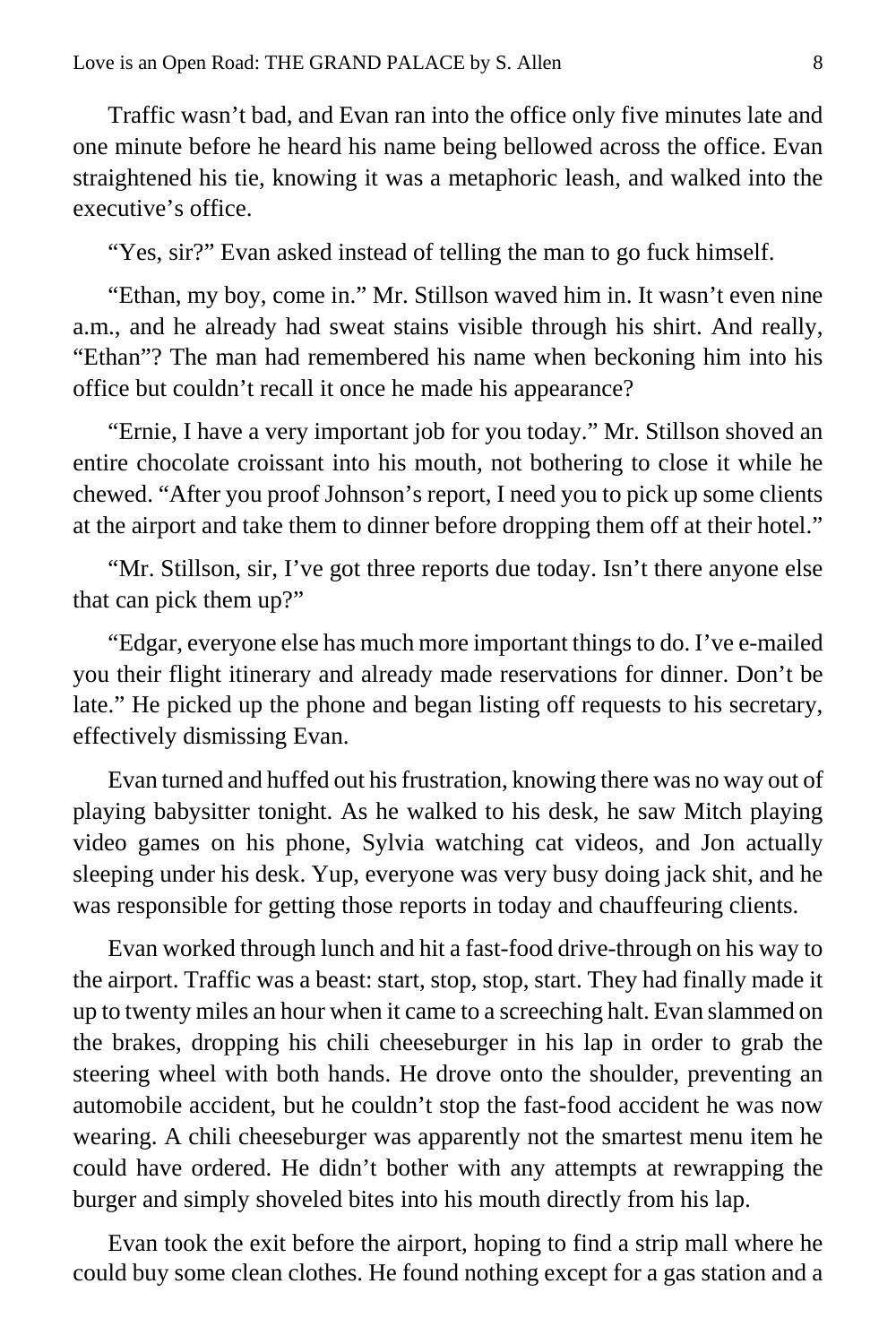pasture full of cows. Evan pulled into the gas station, his nose scrunching at the stench of cow shit. He eyed the gas station warily. He stared at the small building visible between the rusted fuel pumps, trying to decide whether it was a convenience store of sorts or a meth lab. The smell of cow dung would definitely mask the mixing of noxious chemicals. Deciding to believe that meth labs were most likely housed in dilapidated campers and not rundown gas station convenience stores, he gathered the courage to exit the car.

Evan braved the building. As he got closer, he was able to make out a sign that read "Grandma's Cupboard" in unlit blue neon letters. Taped underneath was a handwritten cardboard sign saying to pay for gas inside. Next to the door stood a six-foot, faded cigar-store Indian. What exactly did "Grandma" sell out of her cupboard? A hundred years of antiquated ideals?

Evan sighed and walked up to the shop. He half expected to walk through a beaded curtain and be greeted by a gypsy. He wasn't far off the mark. A bell chimed as he pushed open the door, startling an old woman who was flipping tarot cards at the counter.

"Looks like you had an accident." She waved a card in Evan's direction. "Good thing I've got a little bit of everything in here." She walked over to the far corner. She mumbled to herself as she picked out a few items and brought them over to Evan.

"These should fit perfectly. Here, go try them on." She pointed a gnarled finger to the "fitting room." It looked like an old cardboard voting booth with a plastic shower curtain for a door.

"Thank you," Evan began, "but do you have anything else I can try on too? You know, to see what fits best." He didn't want to seem ungrateful for her help or insult her fashion sense.

"Nope. This is it. Last stitch of clothing for sale."

Evan glanced back to the corner where she had retrieved the polyester outfit currently in his hands and saw no other clothing there. Evan shook his head. Did he actually see her rummage through a rack of clothing and pick these out, or did she grab the only garments she had randomly hanging for sale? He conceded and walked into the voting booth, um, fitting room. The old woman was right. Each article of clothing fit like a glove. Too bad it was a hideous outfit.

"Thank you. What do I owe you?" Evan hadn't thought to ask before trying on the fashion disaster. He inwardly winced, hoping she wouldn't gouge him on the price since he didn't have any other options.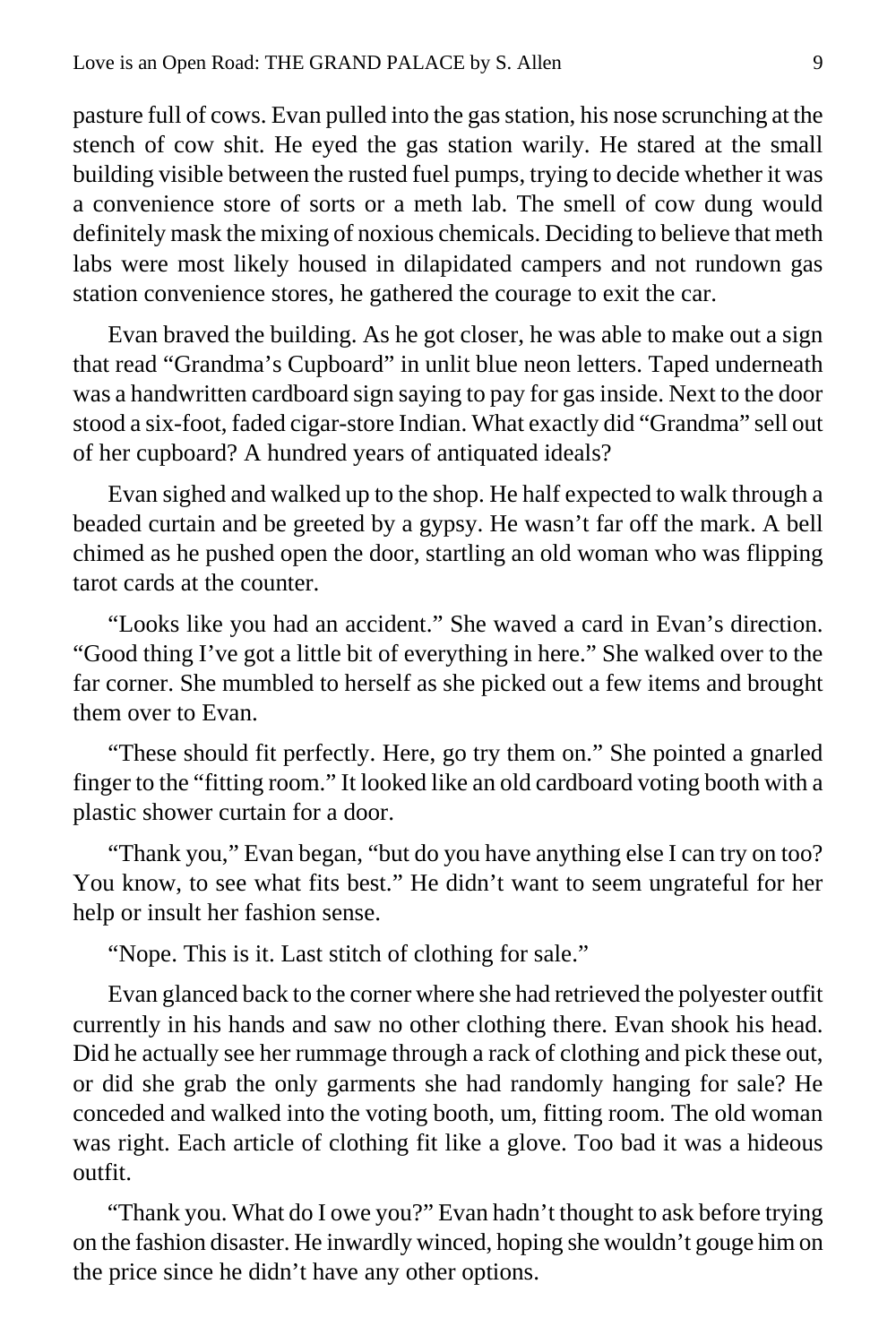"Twenty dollars and five more minutes of your time." She pushed a key on the antique cash register, causing a bell to sound and the cash drawer to pop open. "Cash."

Evan dug out a twenty-dollar bill from his wallet and handed it over. It was totally worth his time and money to be wearing chili-free clothes.

"Alright, split the deck." The old woman had placed a stack of tarot cards in front of him. He did as he was told and watched her flip the cards over, laying them out in a T-shaped pattern.

"I had a feeling about you. Tonight you will meet a two-toned servant, and he will guide you to the dawn. Beware of fire raining down upon you. You will not like the consequences." She quickly grabbed Evan's hand and placed it on a taxidermy crocodile head. "Willy likes you. Wanna buy him, only forty dollars?"

"No thanks, ma'am. I have to get to the airport. Thanks again for the clothes and the, um, reading." He dashed toward the door and out of the bizarre world of "Grandma's Cupboard."

\*\*\*\*

Evan pulled into the short-term parking lot at the airport. He was feeling lucky, as he found a spot right next to the walkway and noticed that the fastfood smell had dissipated significantly from the car. He quickly shoved all of Jeremy's mess into the trunk and declared it clean enough. His boss was lucky that Evan had driven today. Otherwise, he'd be taking the clients to dinner on the bus, cheap bastards.

The airport was crowded with hurried people, who thought they were more important than the man next to them. Evan checked the flight board and saw that the clients' flight was half an hour delayed. He found a seat in baggage claim and pulled out his phone to play a game while he waited. As soon as he had the app open, the phone started to vibrate. Of course, it was his mom. She had a sixth sense about when Evan had any free time, and if he didn't answer, she'd just keep calling.

"Hi, Mom."

"Darling, how are you? Working hard? I know it's not after five yet, but I just knew I'd catch you right now."

"I'm at the airport, waiting to chauffer some very important clients to dinner."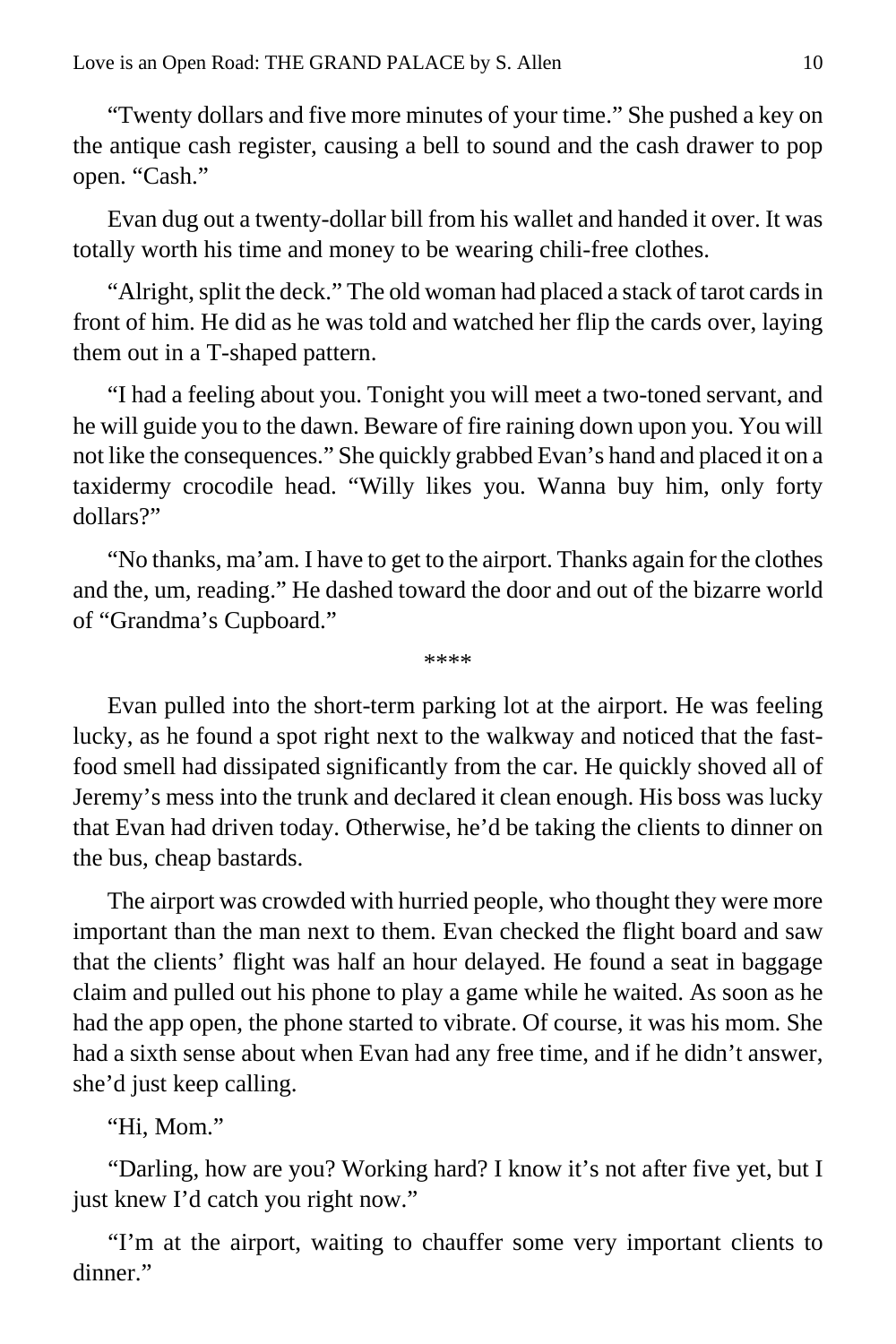"That's nice. So, I was calling because I made dinner reservations for this Friday with the McNeils. Their daughter, Cecile, just graduated from college and is home visiting. You two would make such a perfect couple."

"Mom, we've been over this before. I'm gay. When I bring someone home for you to meet, it will be a man, complete with a penis." Evan had finally come out his junior year in college, even though he'd always known he was gay.

"Evan, you really need to move on from this phase. You've been out of college for a year and need to work on building a family. You need a welleducated woman with the right career path. Cecile wants to be a lawyer, so you two could have a December wedding, and she can carry my grandbabies while she finishes up school, and then they'll be old enough for daycare once she's ready to join the right law firm."

Evan sighed and let his mother rattle on about his future needs. He had played the part of the picture-perfect son since high school. He played football, dated the cheerleader, and maintained good grades. He was accepted into the college of his parents' choosing, joined his father's old fraternity, and continued to date women. It wasn't until he'd almost drunk himself into an early grave that he faced reality. No one looked past the pretty frat boy, who always wore a fake smile to match his fake girlfriend. No one saw that he was dying on in the inside, slowing losing all hope for any happiness. So, he moved out of the fraternity house, cleaned up his act, and came out. His parents were disappointed but chalked the entire thing up to him simply rebelling. He'd been their walking, talking drone for the last twenty years of his life with the exception of a stolen summer no one knew about, so they allowed him the last two years of college to live off campus and stop dating women.

"Evan, darling? Are you still there?" His mother's shrill voice brought him back to the conversation.

"Yes, mother. I'll see you Friday night." There was no point in fighting. He hung up without a good-bye and tried to shake off the self-disgust that talking to his mother always brought on.

Evan stood and held up a printed sign to signal Mr. Yasui and group to him as people began to swarm around the luggage carousel. Ten minutes later, three small men approached Evan and bowed in greeting. Evan bowed awkwardly in return.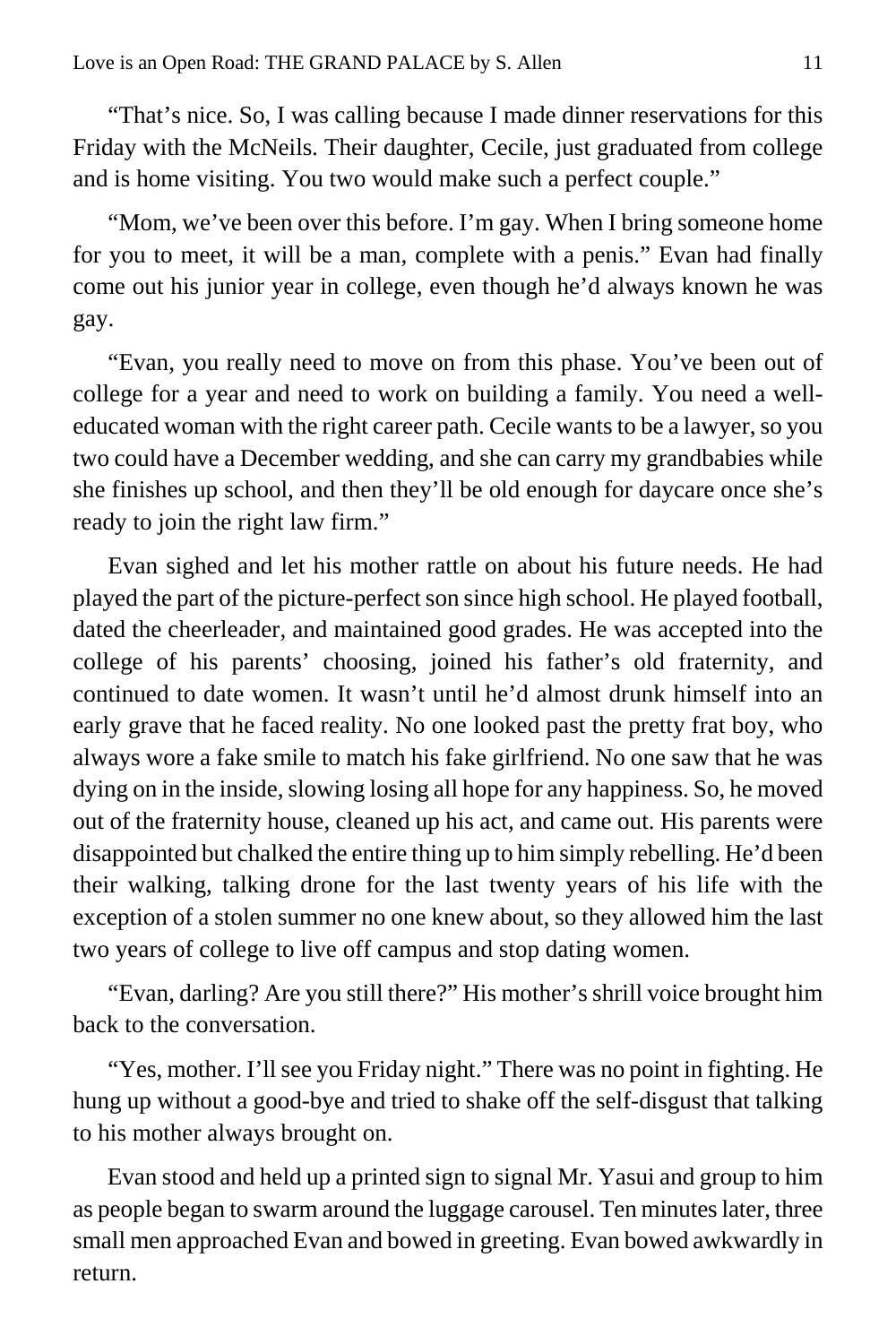"I'm Evan. I'll be taking you to dinner downtown and then to your hotel."

"No. We eat at hotel," Mr. Yasui spoke. Oddly enough, he was wearing a nametag. Mr. Kita and Mr. Matsuo accompanied him.

Evan cocked his head slightly, unsure what to say. "Can I ask why are you wearing nametags?"

"Bob give," Mr. Kita answered. "He leave."

Evan was getting more confused by the minute. Finally, after several minutes of silence, Mr. Yasui handed Evan a folded piece of paper. It read:

*My wife has gone into labor early, and I was unable to find another interpreter for tonight, but someone will be there tomorrow. Please take them to the Grand Palace Hotel and make sure they check in. Afterward, escort them to their room and they will be fine. —Bob*

Evan dragged his hand down his face. Mr. Stillson had left the company credit card number at the restaurant he'd chosen, complete with a limited spending amount. How could he convey this to Mr. Yasui? Fuck it. Evan fanned his fingers out and ran his thumb across the digits several times while shaking his head. That had to be universal sign for money, right?

Mr. Yasui laughed and pulled out a shiny, black Amex card. He nodded his head and stretched his arm forward, signaling for them to get on with it. Evan turned and began leading the way to Jeremy's car. He stacked their luggage in the front seat, since the trunk was full of Jeremy's garbage, and held the backdoor open for them to scoot in. Evan turned the radio up as he drove back into the city.

\*\*\*\*

Casey showed up to his dinner shift at the Great Hall fifteen minutes early. He shoved his bag into his locker and tied the long, starched apron around his thin waist. He touched up his eyeliner before leaving the employee lounge, and headed into the main dining room.

Casey half listened to the shift meeting, pocketing the card with the night's specials before heading to the bar for a quick espresso. Dom, short for Dominique, was bartending and winked at Casey as he approached.

"New do?" She asked, as she slid the black, porcelain espresso cup toward him.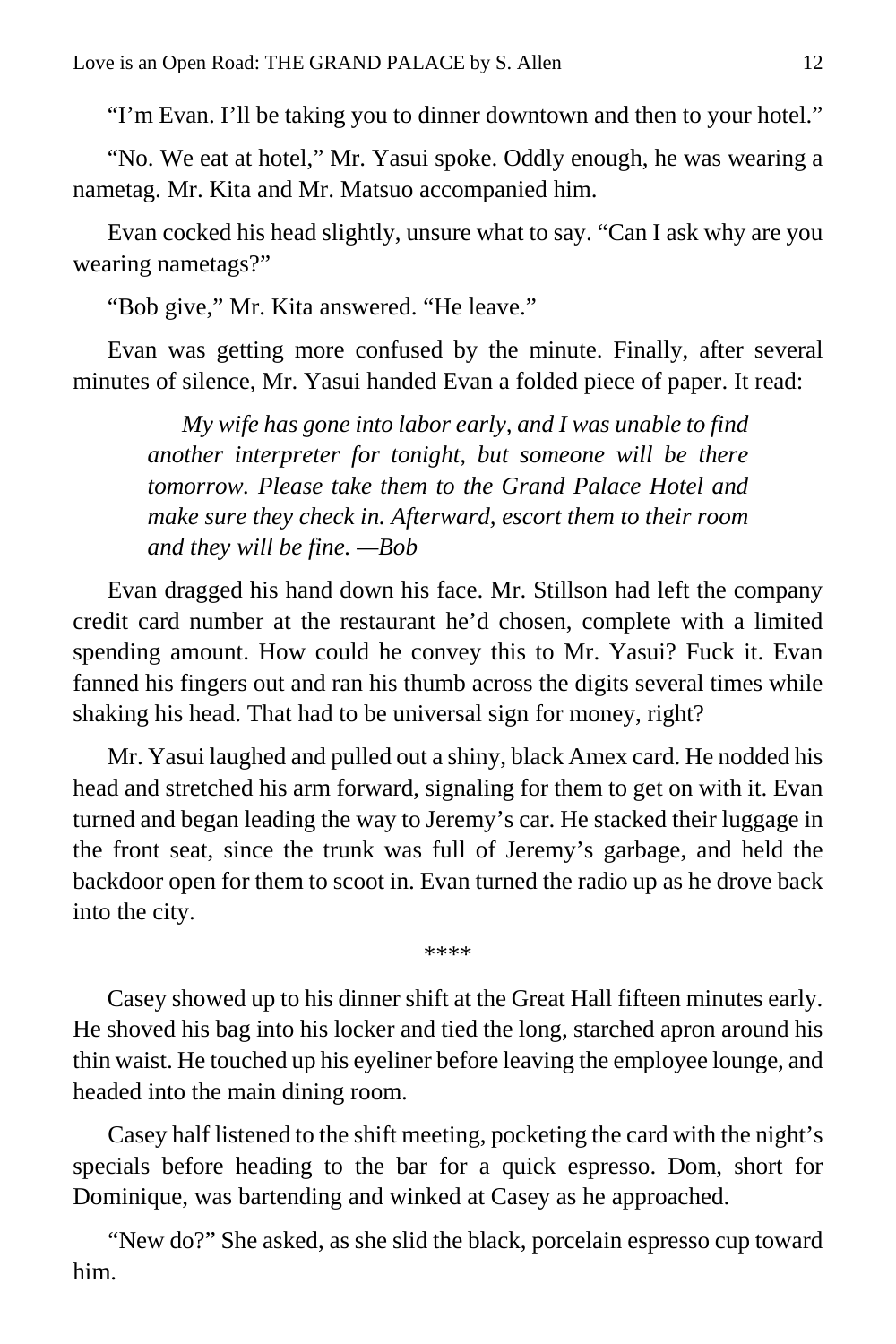"Trying it out." Casey had bleached out the front third of his already lightblond hair. The platinum bangs swooped across his forehead and fell artfully to his cheekbones. The rest of his hair was a rich, dark chocolate and hung just past his collar.

"You totally look like a bad-boy rock star."

"What do you mean look like? I am absolutely a star." Casey blew a kiss to Dom.

"Are you kidding… check out the blind hottie, who was just seated in your section."

"What?" Casey turned to watch three Asian businessmen being seated at table thirty-four, which was in his section.

"There's another guy with them, see." Dom nodded her head as a young man wearing a most unfortunate suit sat at the table. "Any man wearing that suit must be blind."

Casey gasped as the man turned his head. "He's not blind."

"But you think he's cute too." Dom had inaccurately interpreted his surprise. "Well, he's got to be straight to be wearing that pink mess. I might have to follow him into the men's room later on and help him out of it."

"You are a dirty girl." Casey chuckled.

"They don't call me Dom for nothing. I bet I can get his number and cop a feel before he leaves the restaurant."

"Are you talking about the guy in the polyester suit at table thirty-four?" Ashley joined their conversation. "He's cute. And check out those muscles. Even his shirt knows it's a crime to cover up all that yummy man meat."

"Man meat? Are you talking about penises?" Charlotte asked as she loaded her tray with margaritas. She was in her fifties and everyone's work mom, and to hear her say "penis" was disturbing.

"No. Look, table thirty-four," Ashley answered. The subject of their conversation was wearing a cream-colored paisley shirt that only buttoned halfway up his breastbone. The exaggerated collar only drew more attention to the skin on display.

"My prom date wore almost the exact same suit. A real man knows how to wear salmon. Let me tell you, after the dance Burt and I sure rocked his dad's Oldsmobile."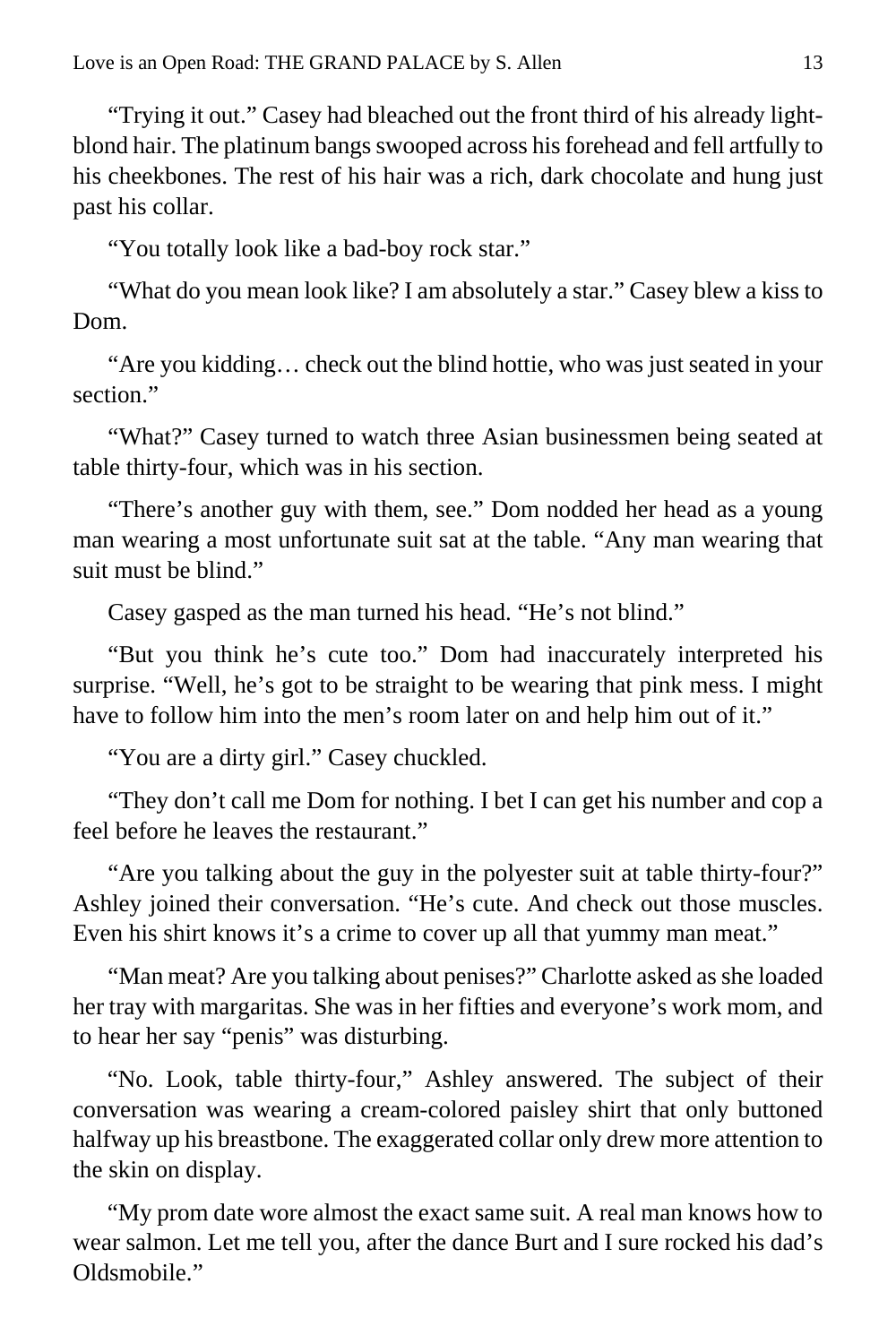"Really, Charlotte?" Dom wrinkled her nose.

"Bye, kids. I must go forth and do my job," Casey spoke with false bravado. He walked to the server station to center himself before greeting table thirtyfour. He knew Mister Fashion Disaster from ten years ago, but would he recognize Casey?

\*\*\*\*

Evan was able to get them checked in and up to the Great Hall, only being asked "Where's the disco?" once and getting pinched on the ass twice. At the airport, he'd gotten a few catcalls and whistles but no comments or unwanted touches. The suit really did fit amazingly. It showed off his muscled thighs, round butt, and wide chest. It rocked as a sexy Halloween costume but missed the mark for business apparel.

When they were greeted at the hostess stand, he tried to signal a table for three, but Mr. Yasui grabbed hold of his forearm and held up four fingers to the hostess. The young woman laughed and led them to a table set for four. Evan obediently followed, taking in the amazing view. The Great Hall restaurant dominated the top floor of the Grand Palace Hotel. The walls were mostly windows, showcasing the beautiful city below. The chairs were plush with high backs, providing false privacy. Evan shook out the linen fanned across his plate and draped it across his lap. He opened the leather-bound menu and waited for their server to get this party started.

"Hello, my name is Casey and I'll be taking care of you this evening. May I start you gentlemen off with a bottle of wine or perhaps a martini?" Casey spoke on autopilot.

Evan's head whipped up at the musical voice of "Casey." It sounded so much like his Casey, but there was no way. His Casey had disappeared from his life ten years ago. Yet, looking at this beautiful man talking about drinks stole Evan's breath away. Those blue eyes, outlined in black and highlighted with silver, he knew those eyes. He tried to subtly catch Casey's attention to see if there was any recognition on his part. Evan vaguely heard Mr. Yasui ordering for everyone, pointing to what he wanted and affirming when Casey repeated his order. In the blink of an eye, a tumbler of scotch with two ice cubes was in his hand, and their first course of calamari and oysters was being delivered.

Evan threw back the scotch and coughed because of his foolish action. Mr. Kita thumped him roughly on the back and scolded him for wasting such a fine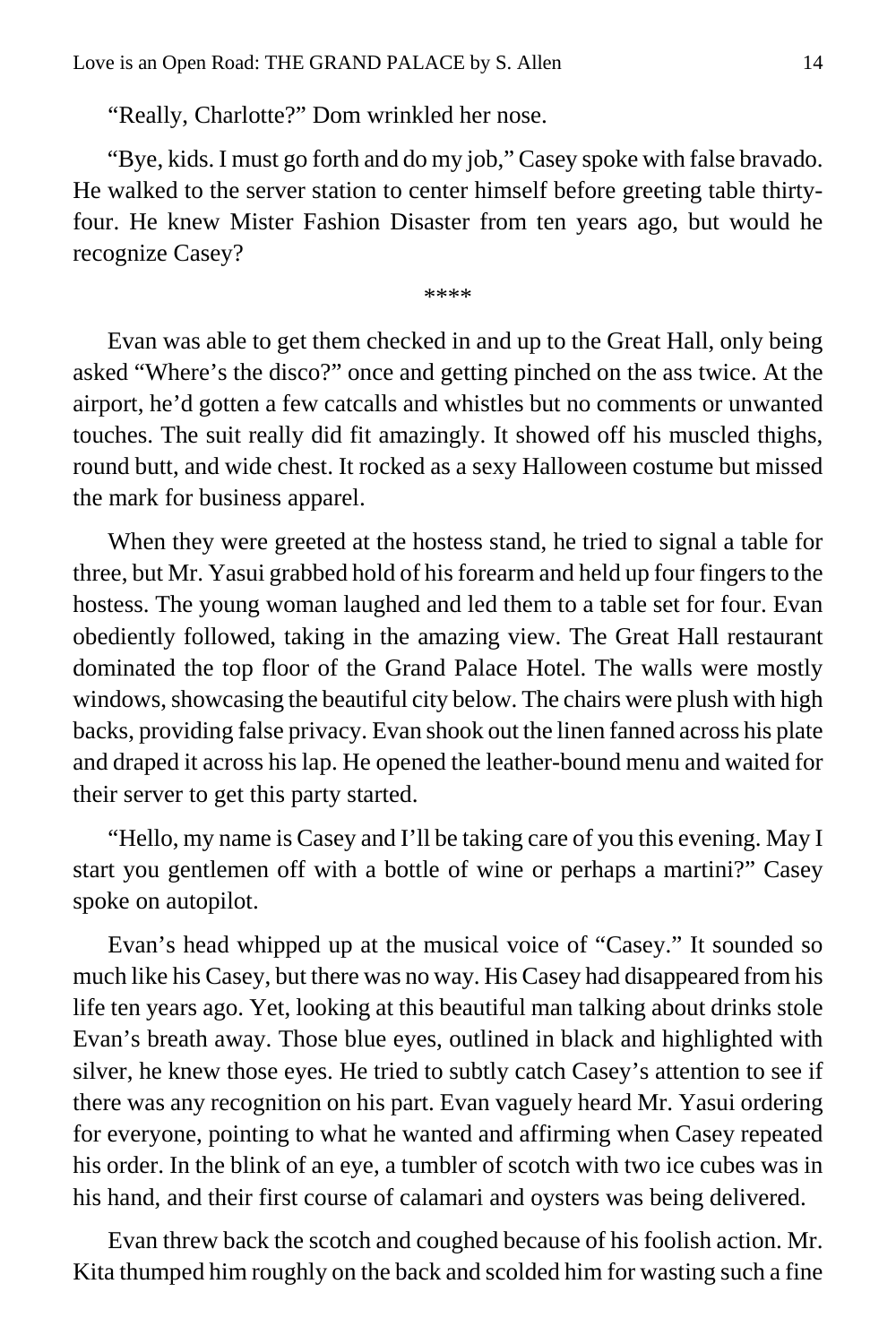scotch. He waved toward Casey and pointed to Evan's empty glass, signaling for another. "Try again, slow."

Evan smiled and nodded. Mr. Kita gave a cheesy thumbs-up and smiled back. Evan was oblivious to any conversation going on around him until he heard his boss's name. "Mr. Stillson? He's my boss and cheap." That second scotch had warmed Evan's veins and loosened his tongue.

"Yes. No business." Mr. Yasui nodded his head in agreement.

Evan laughed and slapped his hand down on top of the table, rattling their silverware. He could just picture Mr. Stillson all red in the face, huffing and puffing out his displeasure. "Then why come here?"

It was Mr. Yasui's turn to belly laugh. "To see red face in person and party!" He puffed his cheeks out and widened his eyes to make his point.

Evan laughed until he snorted. He'd walked by the conference room on occasion and noticed they often did video chats with clients instead of just phone calls. The big bosses said it was more personal; Evan thought it was a way to brag and intimidate. *Look at our nice conference room with our leather chairs and expensive art; see our imported water. Yeah, that's right, we know better, so just nod your head like a good little client.*

Wine was being poured and plates cleared as their entrees were being brought out. Evan watched Casey, hoping to see some hint that he recognized him. He seemed completely unaffected by Evan's presence, and it made Evan grind his molars together in frustration. Evan finally made his move when some artsy chocolate dessert was placed in front of him. He grabbed Casey's arm, pulling him close and said softly, "Casey, I still don't like chocolate."

Evan heard Casey's breath hitch. It was enough; enough to confirm his Casey remembered him too. He dropped his hold on Casey's arm and let him take the plate away. Evan pushed his chair back from the table, needing to find the bathroom. He looked around, not finding a sign, and decided to just ask the bartender. The bartender pointed him in the right direction and then winked at him. It was kind of creepy and gave Evan the chills. Her black hair fell to her chin, and she wore super short bangs. Her eyes were heavily lined in black makeup, which contrasted with her bright-red lips. She was big and intimidating like a warrior princess or professional wrestler.

Evan was washing his hands when Xena walked into the men's room. He watched her confidently walk up behind him and whisper in his ear, "I'm off in an hour."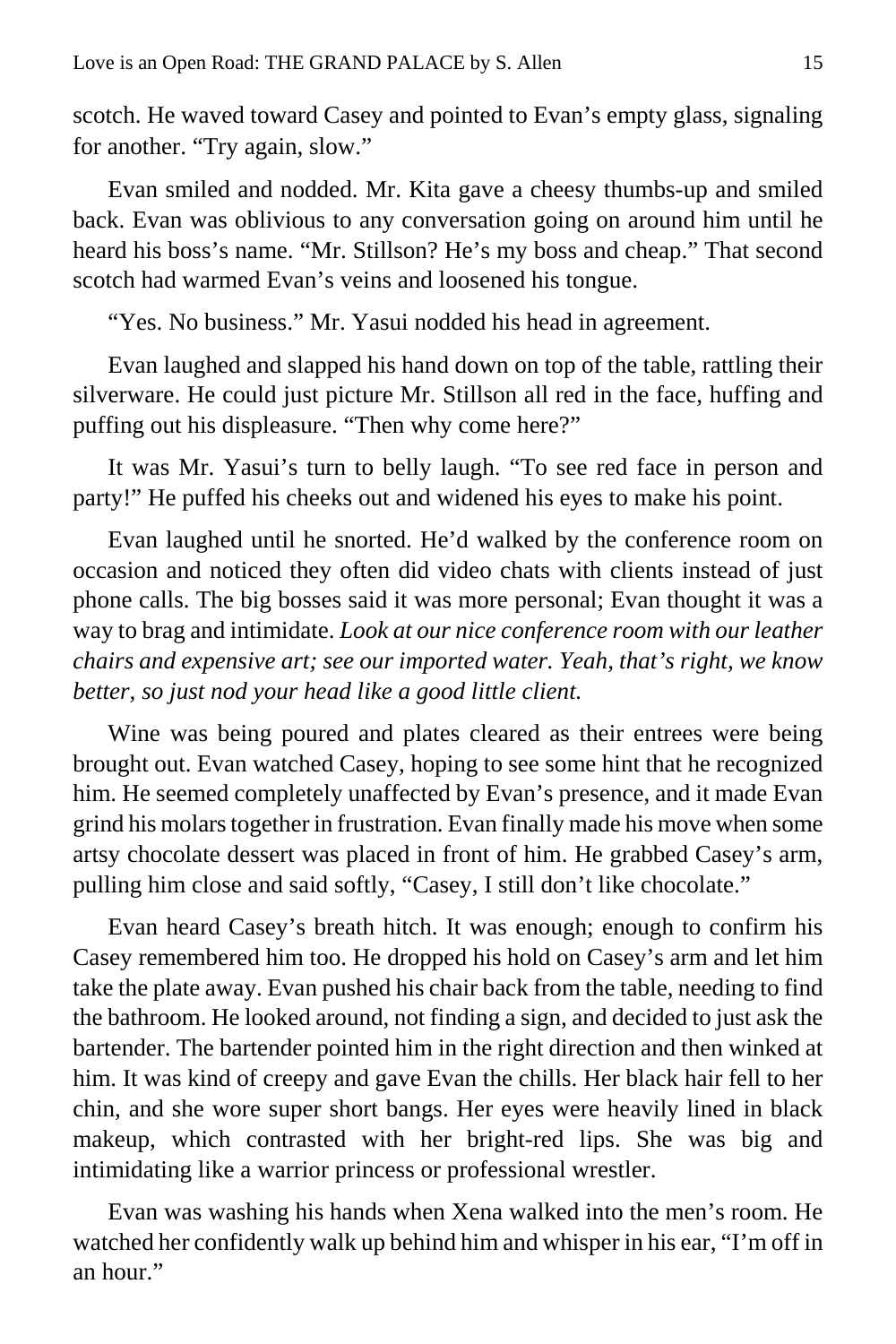Evan was paralyzed by shock. He felt dwarfed by her body crowding him, which was impressive because he stood at over six feet and worked hard to maintain his current muscle mass. Yet, there she was, looking like she was getting ready to devour his soul. When her hand snaked to the front of his pants and squeezed, he jumped away, squealing like a damsel in distress. He felt as though some stranger was trying to pick the lock to his chastity belt, which of course was ridiculous.

"Did I come on too strong?" She looked at him coyly. "You look like a big boy, big enough to handle me." She snarled and snapped her teeth as she stalked toward him.

It was not sexy. It was terrifying, so Evan fled the men's room like the scared little boy he was. Mr. Kita patted Evan's arm when he got back to the table and then pointed to the bar. "You lucky?"

"Did I get lucky? You mean with her, no!" Evan shuddered.

"I like." Mr. Kita raised his eyebrows several times to emphasize his interest.

"By all means, she's all yours." Evan could just picture Mr. Kita in tightywhities, jumping on her back and riding her around like a horse or something.

Evan was getting ready to ask Mr. Yasui if they could leave since dinner was finished. Evan was desperate for the day to be over. Casey walked up to the table with a black check presenter in hand. Evan's relief was short lived when Mr. Yasui shook his head and pointed to something on the drink menu. A few minutes later, Casey was back with a chilled bottle of cinnamon-flavored whiskey and four shot glasses.

Suddenly the old woman's words drifted into Evan's head as he watched the Fireball being poured out. "*Beware of fire…*"

"No!" Evan shouted and stood up. It was then he realized they were the last patrons in the establishment.

Mr. Yasui, Mr. Kita, and Mr. Matsuo stood up with him, glasses in hand, and shouted, "Yes!"

Evan groaned in defeat and then picked up his glass and knocked the liquor back. The three men with him followed suit. Before he knew it, the remaining staff was seated around the table, finishing off the bottle. A few guys from the kitchen had joined the table, bringing out some leftover food to snack on. Mr.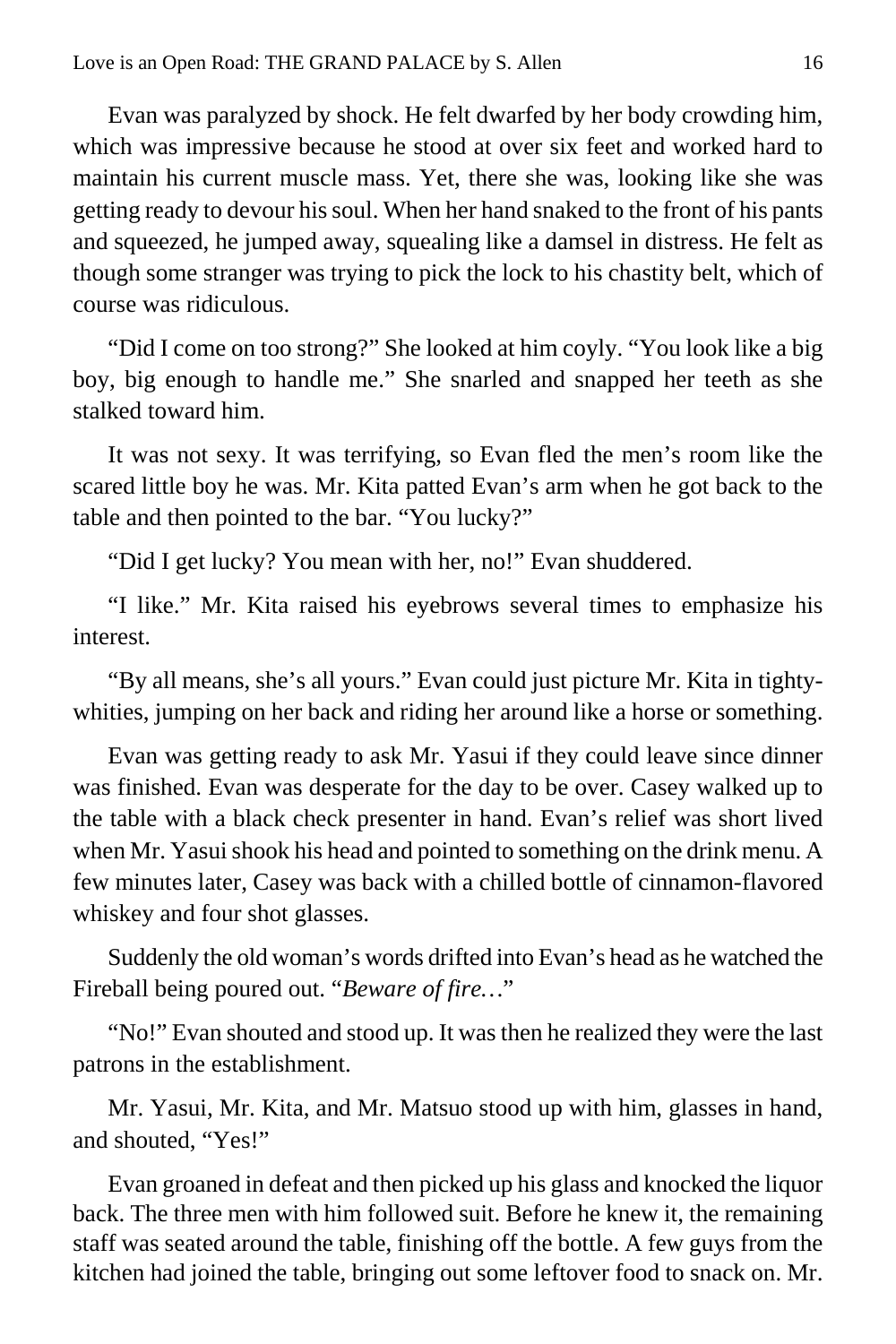Yasui had the hostess sitting in his lap, giggling, and she sure as shit did not look old enough to be shooting back whiskey.

Evan stood up to leave. He had to have fulfilled his job requirement of traveling and dining with the clients. As he turned to look for Casey, Mr. Matsuo jumped on top of the table. It was definitely his cue to leave. He could just picture some authoritative figure interrupting this impromptu party and him having to explain, or worse, having to tell to his boss why the clients got arrested.

"Casey!" Evan spotted him entering the employees only area. He managed to get to the door before it slammed shut. He slipped in, seeing Casey tucking his stuff into a locker. "Hey, you know who I am."

"Evan." Casey's back was stiff as he answered, still facing away from him. "I didn't think I'd ever see you again."

Evan wanted answers but first he had to know. "Are you seeing anyone right now?"

Casey turned toward him and shook his head. Evan strode quickly to him and kissed him. He wrapped his arms around Casey's shoulders possessively and devoured his mouth. He felt Casey's fingers digging into his waist, not pushing him away but pulling him closer. Evan licked the round ring pierced though Casey's lower lip before lightly tugging on it with his teeth.

"I like this." Evan nipped at the ring one more time.

"You got big." Casey's hands roamed up Evan's wide back, across his rounded shoulders, and down Evan's expansive chest.

"A lot has changed in ten years." Evan nipped at Casey's earlobe, pulling it into his mouth as he ground his erection against Casey's. If only they were naked. Evan was quick to remedy that problem and pulled Casey's crisp, white shirt from his slacks.

"Not here." Casey moaned. He grabbed Evan's hands, preventing them from successfully unbuckling his belt, and leaned his head back against the lockers while trying to catch his breath.

"Only you could make me lose my mind enough to make out at work." Casey chuckled. "What are you doing here?"

"Being miserable without you." Evan had no idea how true that statement was until it left his lips unconsciously. He had followed everyone's directions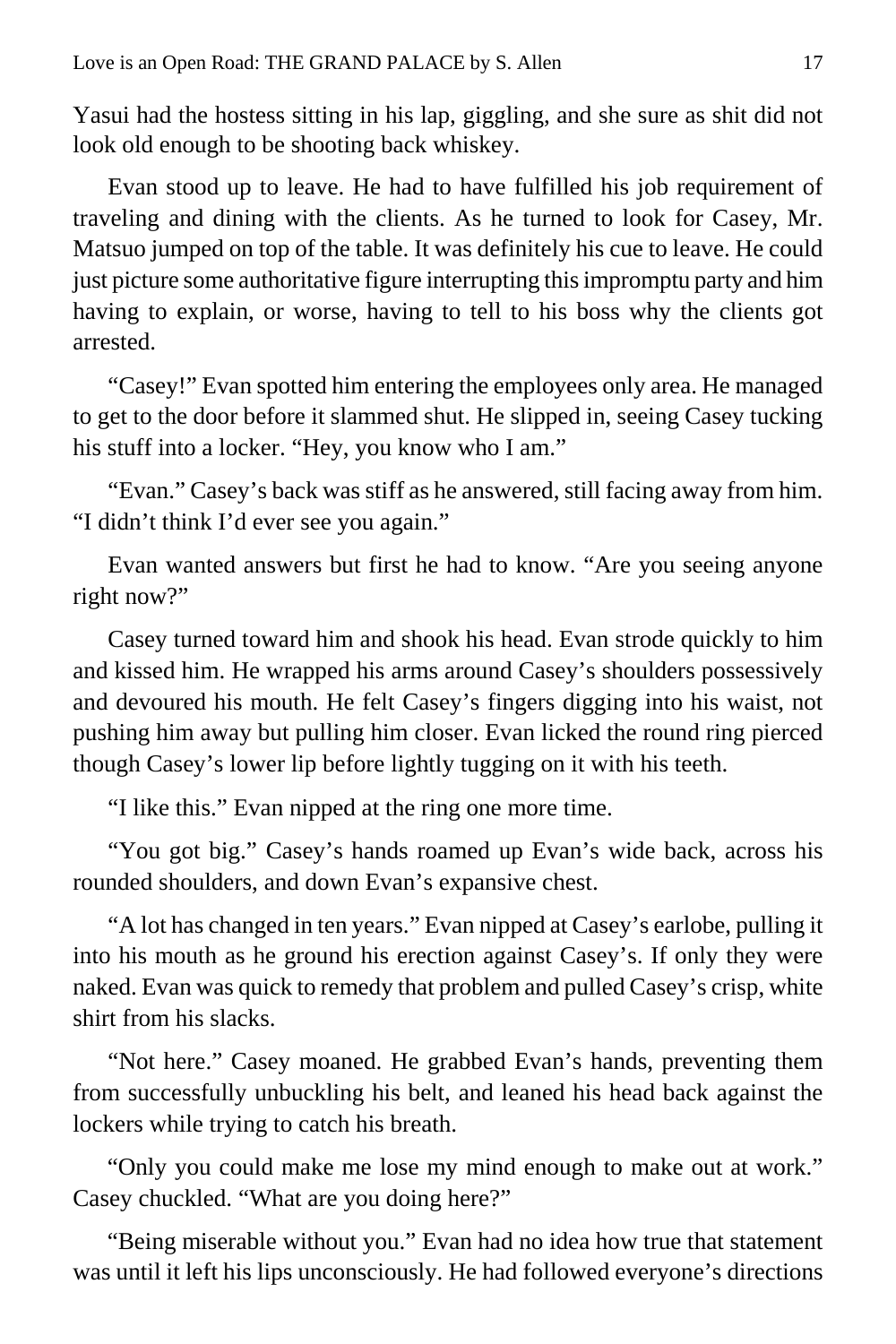on how to become an adult: finish high school, go to college, get a job. But was being unhappy a requirement for adulthood?

"Whatever." Casey feigned indifference, but his eyes warmed at the comment. He had truly missed Evan as well. He took Evan's hand and laced their fingers together. "Let's get out of here."

\*\*\*\*

Casey was in shock as he directed Evan to his home. They left downtown and wove their way to a quaint neighborhood. Most of the houses lining the main street had been converted into small businesses. Casey lived above a coffee shop. He instructed Evan to park in the alley behind the building and led him up a flight of stairs.

Casey's mind was a mess of questions, but his body couldn't deny his attraction to Evan. His hand shook slightly as he unlocked the door. He couldn't take his eyes off of Evan as he entered his home. Evan had grown from a gangly boy into an impressive man. Despite his emotions being in turmoil, his body burned to be touched. Evan read him perfectly as he shoved his body against the door, slamming it shut and claiming his mouth.

"Damn, this ring is hot. Do you have any other surprises for me?" Evan smiled mischievously as he pressed his body against Casey's. Casey couldn't remember Evan ever being this forward as a lover, but that was a long time ago. They'd had the summer before high school to explore their budding sexuality and the emotions that went with it.

"You'll have to find out," Casey said on a breathless moan. Evan was the only man ever to make Casey mindless with need. Evan had both their pants open in the blink of an eye, and his hand wrapped around both their hard pricks. Casey dropped his head to Evan's shoulder as Evan slowly rubbed his thumb across their leaking slits, dragging the sticky precum down their shafts.

"Ruled out a Prince Albert," Evan said before sucking on Casey's earlobe. Everything about this man turned him on. As much as he wanted to talk to Casey, he had to take the edge off first.

Casey was on the same wavelength as he licked his palm and wound his fingers with Evan's. Together they worked themselves to a quick climax.

Casey's heart fluttered as Evan gently kissed him. Evan cupped his face with his clean hand and rubbed his thumb softly across Casey's cheekbone. "You are gorgeous. I love the eyeliner. It makes your eyes look stormy."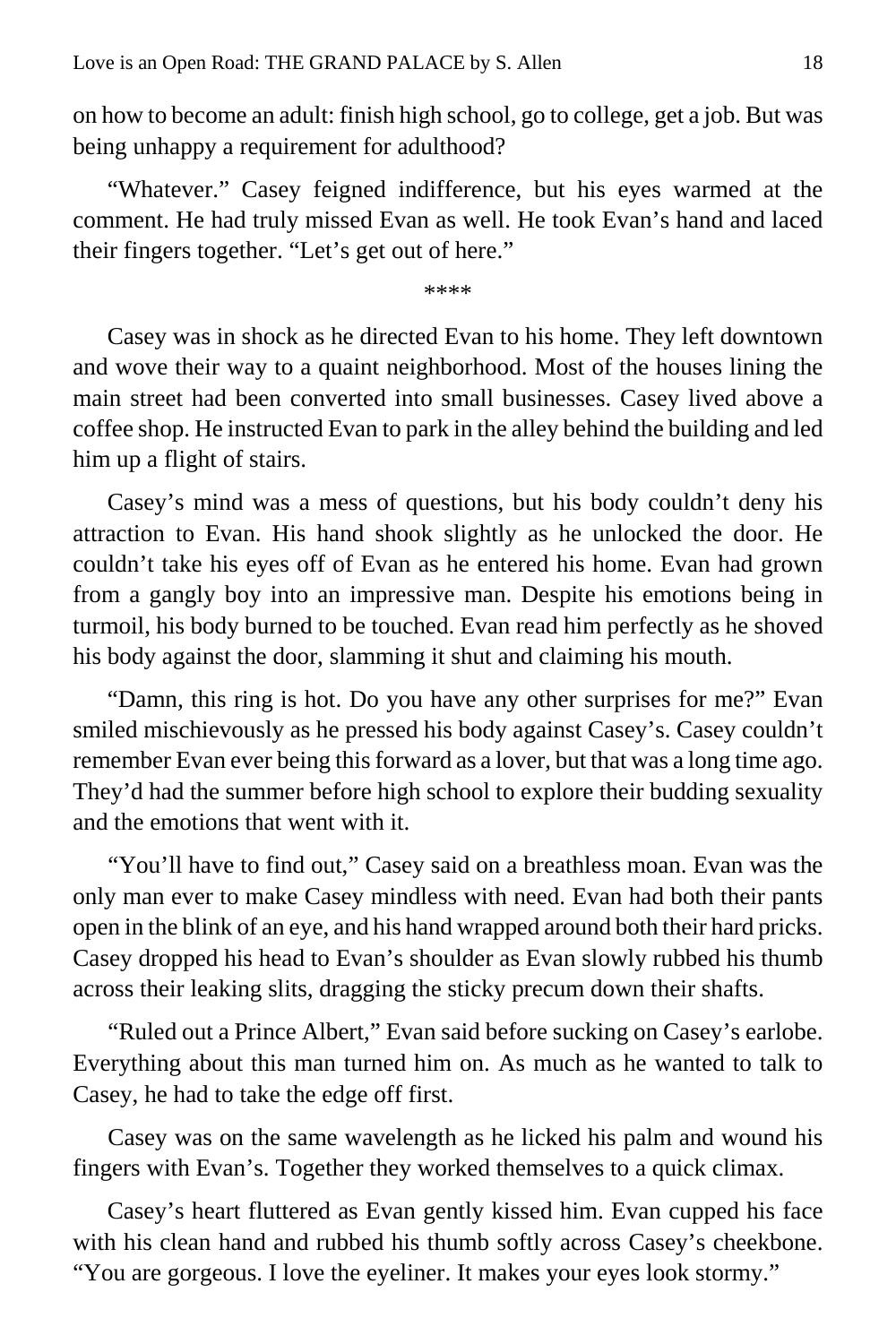Casey blushed at the compliment. "Now that we got that out of the way, let's clean up and talk."

Casey tried to take a step toward the bathroom, but tripped over his pants still pooled around his ankles. Evan tried to grab him before he hit the floor, but he only managed to wipe his cum-covered hand on the sleeve of Casey's shirt.

"Thanks for the effort, but gross." Casey laughed. He sat his bare butt on the hardwood floor, so he could untie his shoes and get rid of his pants. His shirt was half-unbuttoned, and there were cum streaks everywhere, even on his tie. He looked over at Evan, expecting to see him as rumpled he was, but nope. Evan's pants were only down to his thighs, exposing his spent cock. Otherwise, Evan was still completely dressed. "I can't believe that one, you're still completely dressed, and two, how are you clean? Is it the polyester or the pink that repels stains?"

"Don't laugh at my suit."

"Please tell me you normally have better fashion sense, and this is not a prime example of how you usually dress?"

"You have no idea. But I won't voice any dislike of this outfit because the woman who sold it to me will probably hear it and curse me or something." Evan laughed, remembering the old woman leaning on Willie's scaled head.

"What?" Casey asked as he balled up his work pants and headed toward the bathroom.

"Trust me, you don't want to know." Evan's voice trailed behind him. After they washed up, Casey grabbed some sweats and a striped tank top for himself.

"Do you want something else to wear? It'll probably be too small on you, but at least it's made out of cotton. Really, do you eat small children sprinkled with steroids for breakfast or what?"

"No. I prefer eating leprechauns. Much higher in protein," Evan joked and took the offered sweats and T-shirt.

"You must have terrible luck. You're supposed to catch them, and then they have to grant you a wish in exchange for their freedom, but instead you eat them." Casey shook his head while smiling.

"Don't you know they're tricky little bastards? Leprechauns are a morality tale, warning of greed and the follies of get-rich schemes."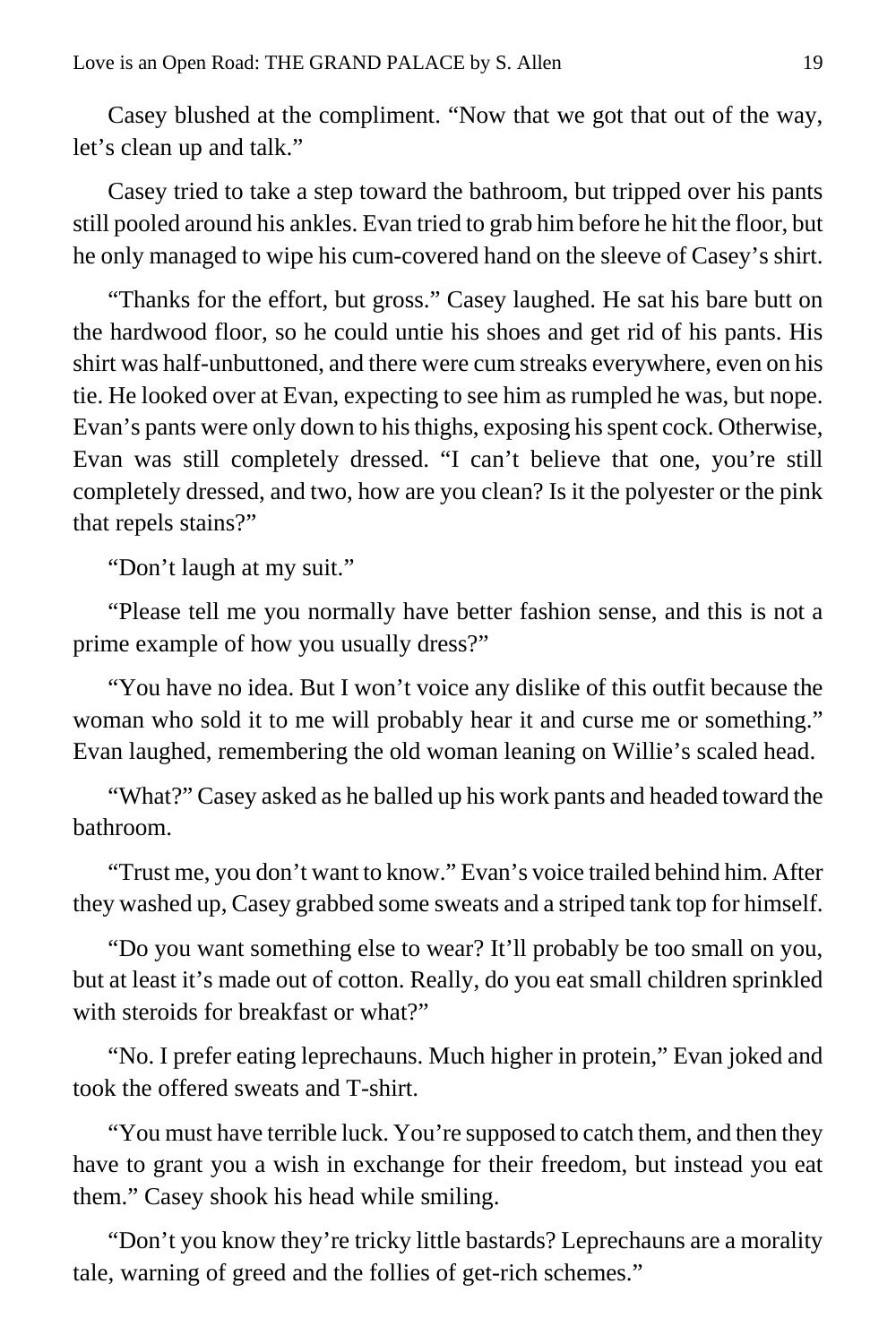"You don't say? Well, I learn something new every day. Guess I'll have to feed the one I caught yesterday to my cat in order to avoid any trickery. And to think, I was going to wish for a magic bean." Casey rubbed his chin in exaggerated thought.

"Enough with the fairy tales." Evan grabbed Casey's hand and hauled his smaller frame into his lap. "Now, I want to learn about you."

Casey couldn't help the giggles that escaped as Evan nuzzled his neck. "Stop that. I'm still just as ticklish."

"I have missed you so much," Evan said seriously. "What happened to you?"

"After my parents died, I moved to the smallest shit town in Iowa to live with my grandmother. She wasn't bad, but she lived like it was the early nineteen hundreds. It was awful. She hated technology, except for the toaster oven, of course."

"Of course."

"My high school graduation class was a total of fifty kids. I moved out as soon as I could. I went to San Francisco and started taking my music pretty seriously."

"I remember you playing a lot for me that summer. You were really good."

"Thanks. I got together with a couple of other guys, and we recorded a few albums and did some touring."

"That's great. I wonder if I've heard any of your music? What's your band name?" Evan asked excitedly. "Are you still playing?"

"We were called the Dick Monkeys. They're still playing, but I quit."

"Dick Monkeys." Evan chuckled to himself like a little kid saying "fart" at the dinner table. "Why'd you quit?"

"I love playing music, but I can't stand the lifestyle. Don't get me wrong, it was fun and exhilarating, but there wasn't any room for stability or future plans. We played gig to gig, not making enough money to eat, and then the locals starting picking up on us, and then we spent a year touring. After two years, I realized this was not the life I wanted to live. I was ready to grow up. I was tired of feeling hungover all of the time and not knowing what was going to happen from day to day. I wanted a home."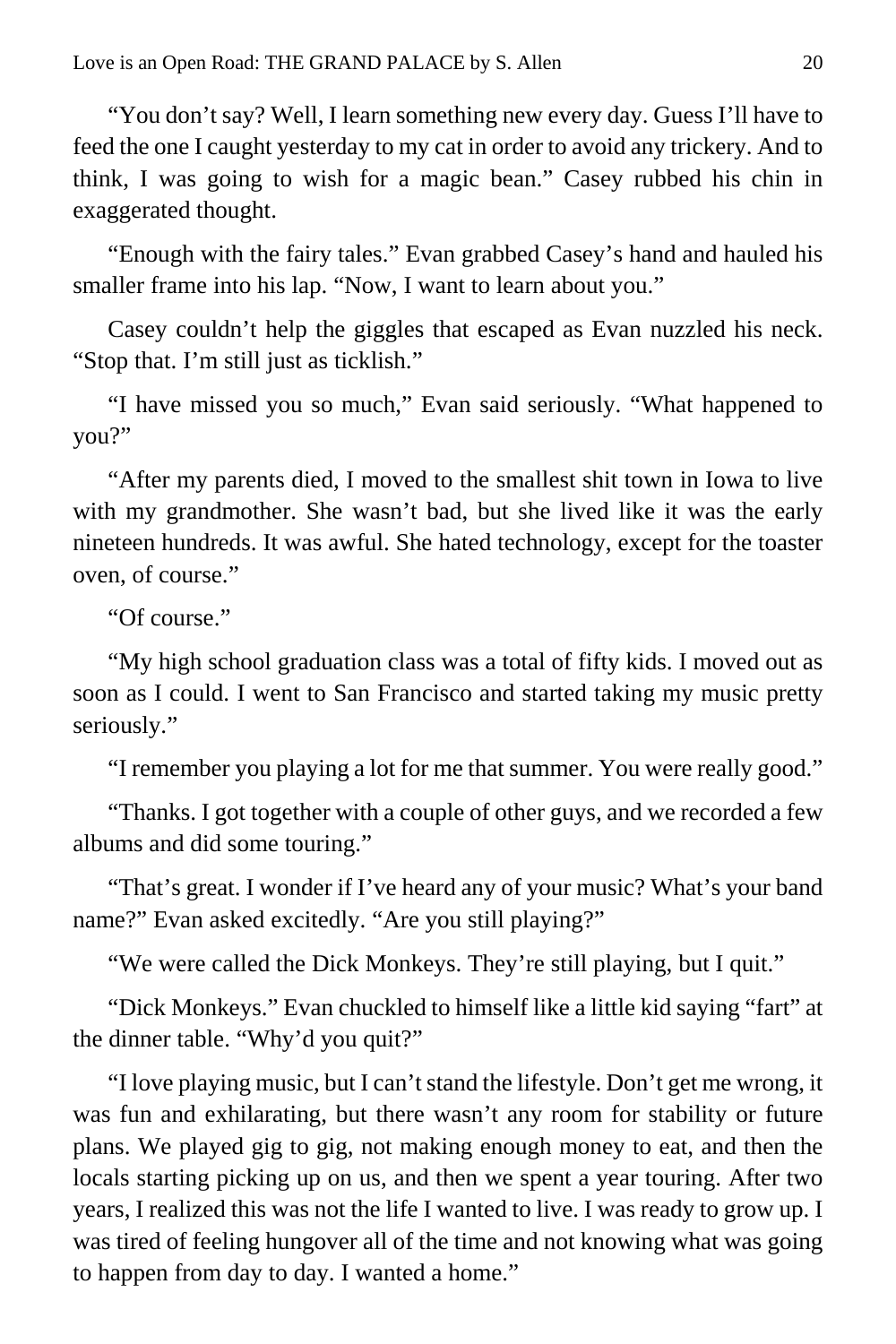Evan rubbed his hand down Casey's arm to his fingers. "So rock-star life wasn't all it's cracked up to be?"

"Hardly. It's grungy and dirty. It chews people up and spits them out. I lost two band members to severe drug addictions, saw countless relationships end and obsessed groupies willing to do anything. I just wanted to play my music, but I got caught up in the whirlwind. I woke up one day and quit. I packed up and came home. I looked you up once I got settled."

Evan was startled and squeezed Casey's hand tightly. "Why didn't you come to me?

"You looked happy. I saw you were in college and part of a fraternity. I almost approached you one afternoon, but you were with your girlfriend." Casey looked away, not wanting Evan to see the jealousy hot in his eyes.

"I was playing a part. I was so unhappy." Evan gently took hold of Casey's chin, tilting his head and kissing him. "I was missing you. After you left, I thought about coming out to my parents. But I had no reason to. It's not like I had my eyes on any other boy, only you. Time passed and I began to lose who I was. I did what was expected of me and what came easy. I spent a lot of time at the gym, working out my frustrations."

Casey laughed. "You must have been very frustrated."

"Yeah. It was like the one thing I had complete control over, my body. I watched what I ate and worked out and watched myself grow."

"Are you out now? Please tell me you don't have a girlfriend."

"No girlfriend or boyfriend for that matter. I came out to my parents a few years ago, much to their dismay. Just this afternoon, I got a call from my mother. She informed me of dinner plans where I'm supposed to meet yet another fertile young woman. I swear I feel like I'm sitting on an auctioneer's block while she parades women by, waiting for one of them to bid on me. Luckily, I can be a ripe asshole when I need to be."

"Fertile? She wants grandkids," Casey said thoughtfully. "Hasn't she ever heard of adoption?"

"She doesn't get it." Evan pinched his index finger and thumb together and extended his pinky.

"What are you doing?" Casey mimicked Evan's hand configuration.

"Pretending to hold a tiny teacup like my mother does."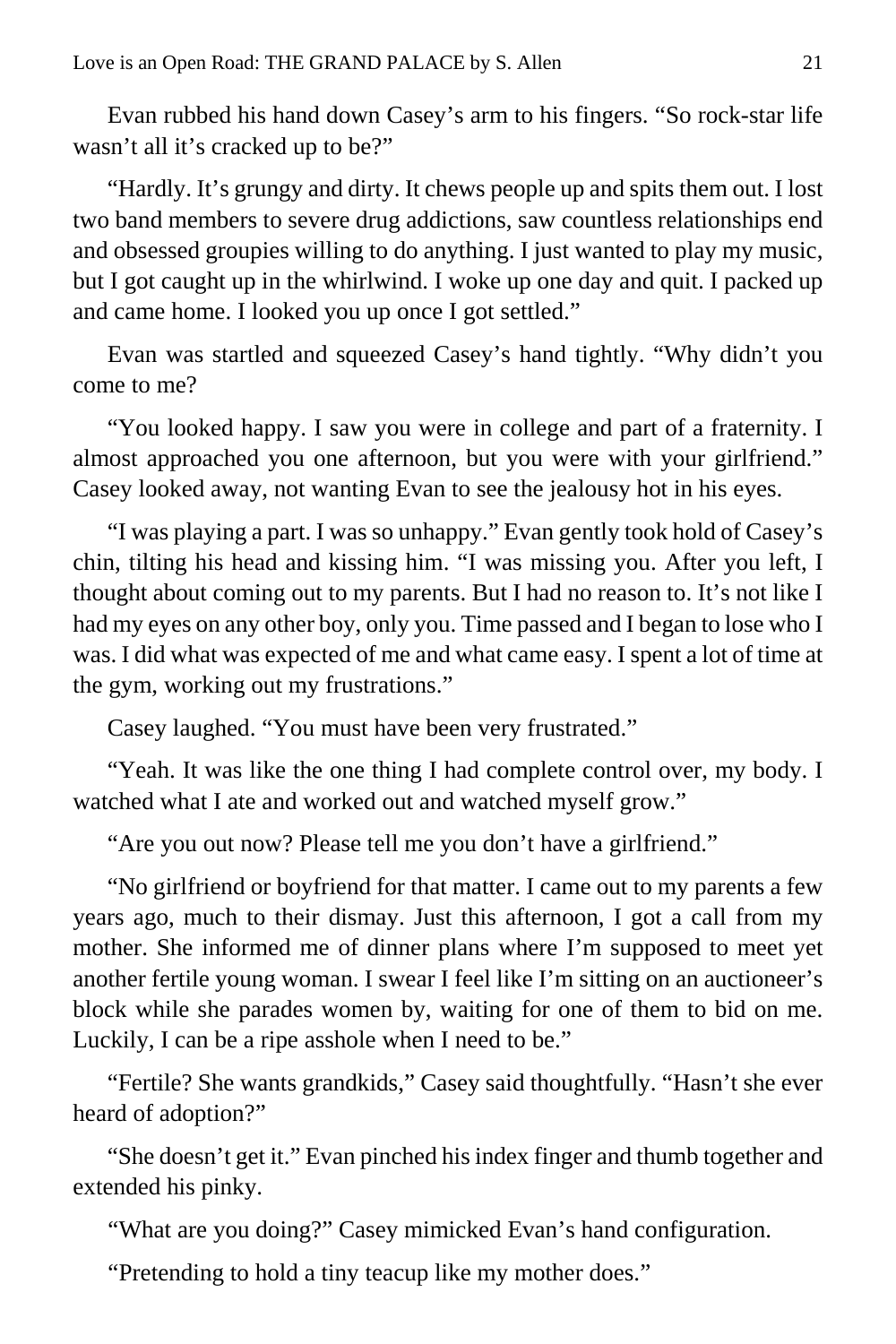#### "Why?"

"It helps me get into character, duh." Evan cleared his throat and took a pretend sip from his imaginary tiny teacup before talking in a haughty, highpitched voice. "Evan, darling. If a lady's vagina is too loose, you can use her anus just like any man's. I don't understand what the fuss is. You only have to get her pregnant once and then use whatever orifice you want for your own pleasure."

Casey slapped Evan's chest, laughing hysterically. "Your mother did not say that."

"She did. Thankfully, it was over the phone, but still."

"You should call her and say you've taken her advice seriously. Tell her you bought several female hookers to try out the 'other orifices' she recommended, but unfortunately, you think one of the women had crabs."

"I could shave my pubes and make them into 'crab cakes' as a thank you for a keeping-me-straight dinner."

"That's disgusting, but I like it. Does your mom like seafood?"

"She loves clams."

"Does she like digging for clams?" Casey couldn't hold back his snicker.

Evan dug his fingers into Casey's sides, tickling him. Casey howled with laughter, trying to escape from Evan's grip. Evan's hand slid under Casey's tank top and up his rib cage. His thumbs rubbed across Casey's nipples, halting his laughter. Each one was pierced, and Evan's eyes widened at the find

"What do we have here?" Evan raised one eyebrow as his thumbs worked Casey's nipples into tight little peaks. "Do the barbells make them more sensitive?"

Casey released a small moan and nodded. Evan pulled Casey's tank off, and Casey swung his leg over to straddle Evan's lap. Their lips collided passionately. Evan wrapped his arms tightly around Casey and rocked his hips up, grinding his erection against Casey. Casey moaned into Evan's mouth as Evan's tongue invaded.

"Next your tongue. I want to play with a barbell right here." Evan emphasized his point as his tongue twisted and licked across Casey's. Evan scooted to the edge of the couch and stood up, easily carrying Casey's weight.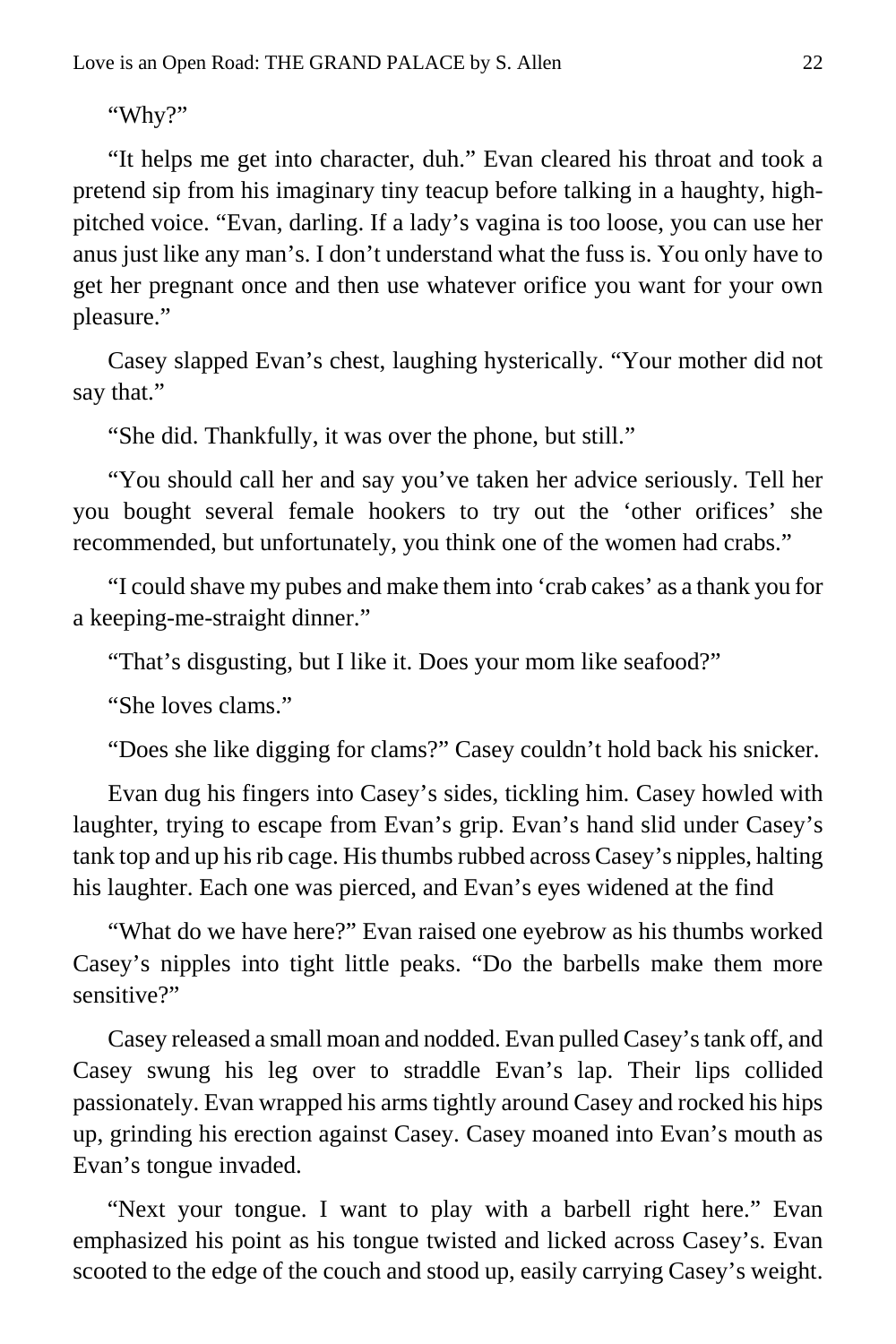Casey locked his ankles together behind Evan's back for the short trip to his bedroom. He continued to kiss and suck at Evan's neck until Evan unceremoniously dropped him onto the bed.

"Yeah!" Casey grunted as he hit the mattress.

"You know this whole thing," Evan said as he waved his finger between the two of them, "will be a whole lot more successful without any clothes."

Casey's mouth formed an O as Evan got naked in front of him. He was like a Greek statue, miles and miles of smooth muscle. Evan turned in a leisurely circle, showing off as Casey's eyes slowly traversed Evan's body.

"I can feel your eyes violating me." Evan laughed as he sidestepped Casey's reaching hand. "No touching until you are naked too."

Casey huffed and threw a pillow at Evan. Then he pulled his sweats and briefs down and sat at the edge of the bed with his legs crossed. He leaned back and raised one eyebrow before slowly lifting one knee and planting his foot on the mattress. He repeated the action with his other leg, leaving himself completely exposed.

Evan put his hands on Casey's bent knees. "You look delectable."

"Take your time." Casey smirked and dragged his fingers up and down his smooth chest. Evan followed the motion. His mouth went dry as he got a good look at the shiny barbell in each nipple. His eyes watched as Casey drew circles around the jewelry and then headed back down toward his hard arousal.

His cock was surrounded by neatly trimmed dark-blond hair. Casey stroked one finger down the dark-pink length before taking hold of his balls. He raised his knees toward his chest and waited for Evan's reaction.

Evan made a choking sound when he saw the small ring embedded between Casey's scrotum and anus. He got on his knees and stared at the treasure he'd uncovered. "Fuck, Casey. This is so fucking hot."

"Thought you'd like it." It was a pleasant surprise to learn how arousing Evan found his piercings. Getting his tongue pierced was definitely next on his list. Suddenly, he felt Evan lick the entire length of his perineum. Casey lost all brainpower as Evan devoured him.

Evan sucked at the ring, using his spittle to rub open Casey's ass. He loved hearing Casey moan and beg for more. Evan looked up and spotted a bottle of lube and a condom lying on the bed. He smiled and locked eyes with Casey. "You little slut. Think you're gonna get lucky tonight?"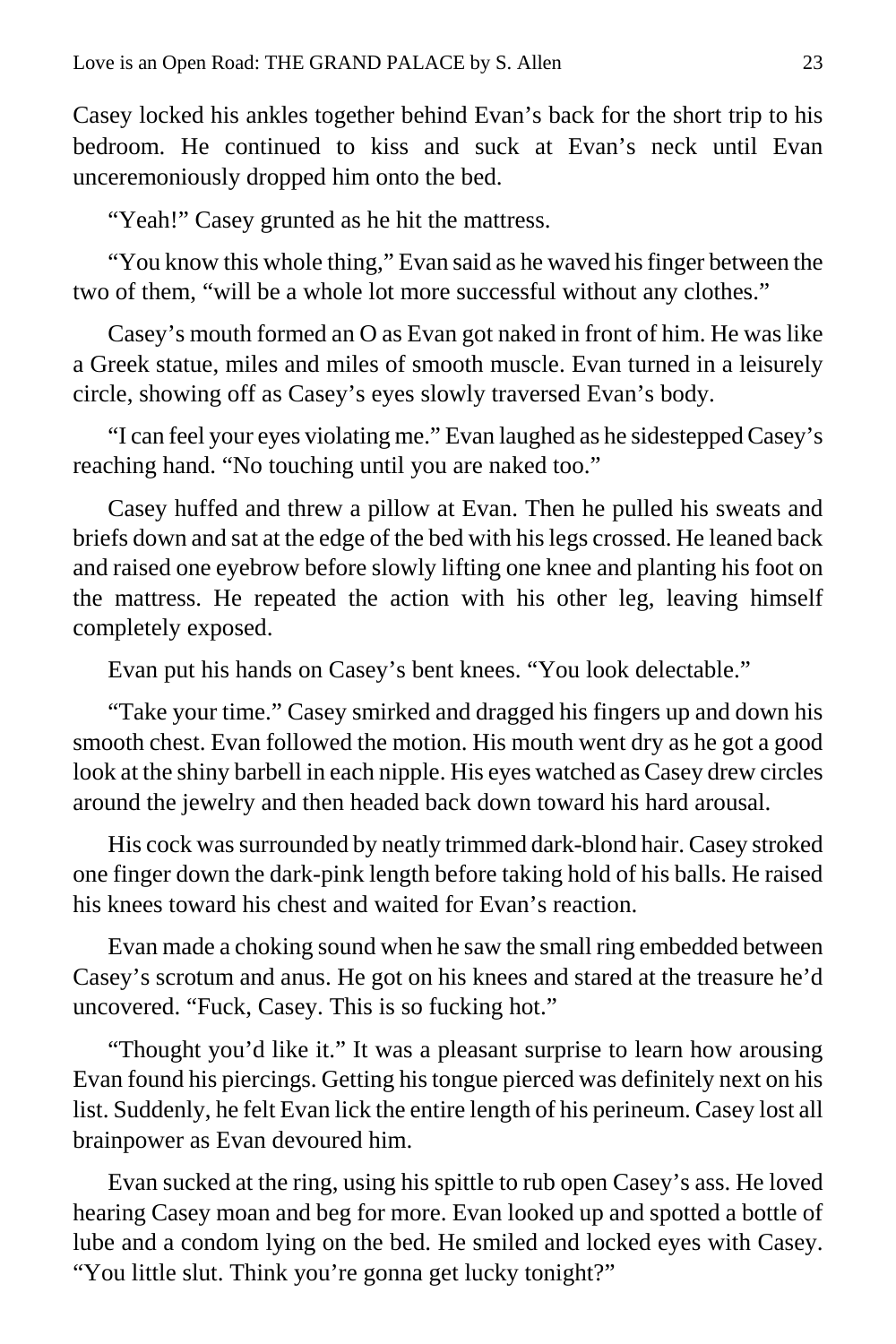"Stop being a tease and fuck me already," Casey demanded with amusement heavy in his voice. "You want to as much as I do."

"Maybe," Evan joked as he rolled the condom on and lubed up. He knew he wouldn't last long. He was so turned on by Casey. He lined up the head of his dick to Casey's stretched opening and nudged in. He slowly inched forward, his eyes falling shut with the intensity of entering Casey's tight body.

"Casey," Evan whispered. He leaned down and captured Casey's lips in a possessive kiss before pulling back and slamming into him. He built up a rhythm that had them close to climaxing. It was Casey who fell over the edge first, shouting out Evan's name as he squirted his release between them. Evan's body went rigid as he filled the condom and then collapsed on top of Casey with a grunt.

"Get off." Casey pushed at Evan's muscled body. "I can't breathe."

"No can do. You're just going to have to suffer until my brain can come back online and tell my body to move." Evan huffed. He rolled to his side and kissed Casey's shoulder. "I'm so glad I found you tonight."

"Me too." Casey grabbed Evan's discarded T-shirt and cleaned them up before snuggling up against Evan. He was exhausted, but the excitement of being with Evan kept him awake.

"So, what are you doing now that you're not playing music anymore?" Evan felt a tad guilty for not putting more effort into their conversation before attacking him, but Casey was too tempting.

"I still play, just locally and on my own terms. I love music."

"Why don't you become a music teacher or something? I wanted to be a math teacher," Evan confessed.

"What do you do now?"

"I'm a junior accountant or something. I really have no idea what my title actually is, but I do a little bit of everything at the office. I really hate it."

"Then quit."

"And do what?"

"Whatever for money and then go back to school for your teaching credentials or anything. Life is meant to be lived happy."

"I haven't been happy in a really long time. What are you doing to be happy? You can't honestly tell me serving is your life's passion." Evan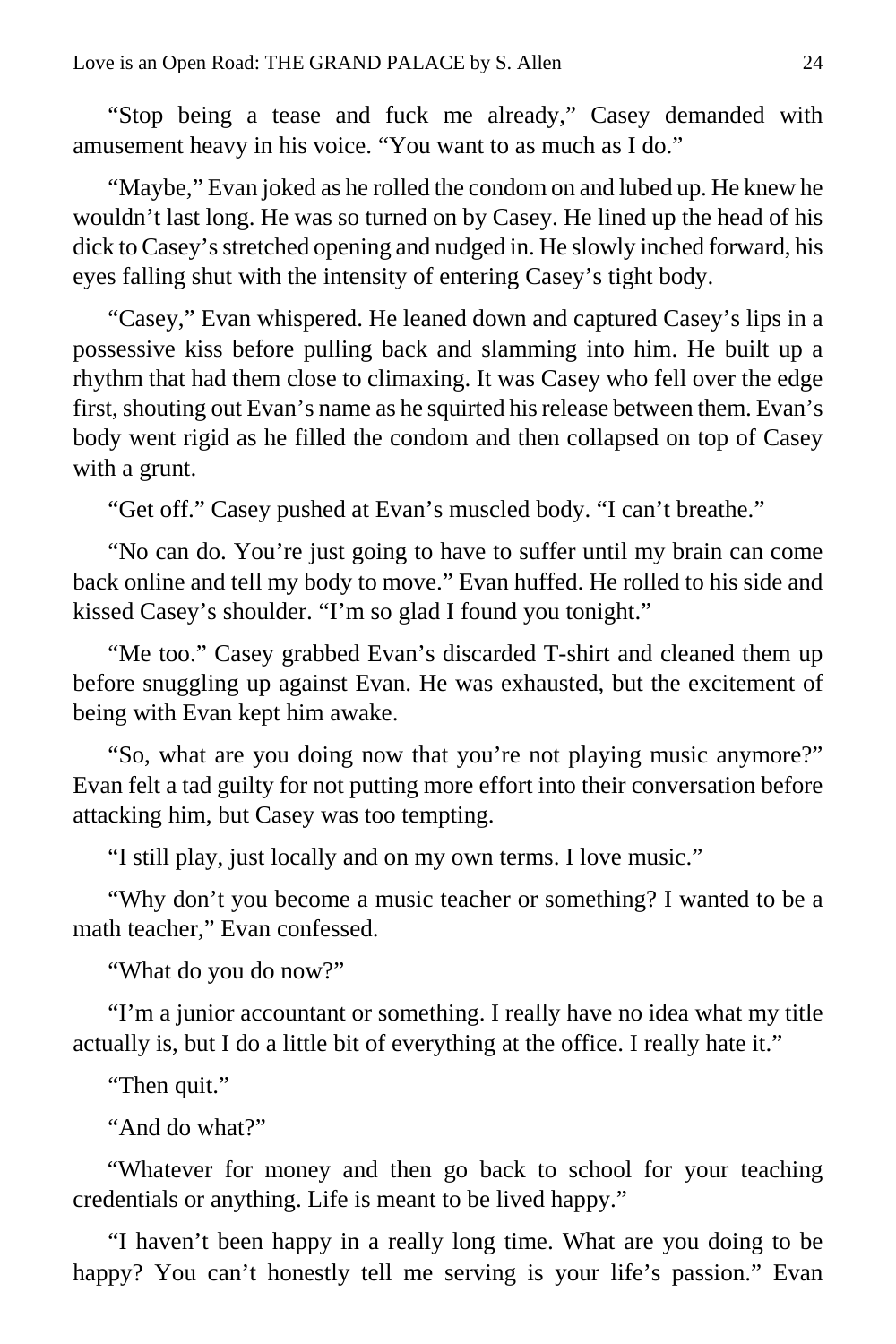fingered Casey's platinum bangs, brushing them forward and away from the darker strands.

Casey pushed all the hair now in his face back. Evan repeated the motion, gently stroking Casey's head. "That feels nice," Casey murmured. "I'm working on building my own Grand Palace. I work as a barista at the coffee shop on the lower level of this house, take classes online, and serve at night. I'm saving up to buy this place. I want to own the coffee shop and host music and poetry reading and all sorts of other artsy shit. I'm doing something I'm proud of."

"I don't have a purpose or direction. I work out, but I don't want to be a trainer or anything like that. I don't want social status like my mom. I don't need a fancy job title like my dad." Evan closed his eyes and breathed in Casey's scent. He could smell the restaurant and the sandalwood of Casey's hair products and underneath, he smelled like sunshine, just like he did ten years ago. "I want to be loved."

"Baby, you have to love yourself first." Casey drew figure eights on Evan's chest with his finger. "It sounds cheesy, but it's true."

"What's happening tonight? Are you eventually going to tell me to leave and then what?" Evan knew Casey was worth changing his life for. But if he wasn't going to be around, then Evan could take his time figuring out how to turn his future into a happy one. He already knew he needed a new place to live, by himself.

"What do you want, Evan?" Casey lifted his head and looked expectantly at him.

"I want you. I want to help you build your Grand Palace, and I want to be a teacher, damn it." Evan's smile matched Casey's. Casey nodded, leaned up, and rubbed his lip ring along the seam of Evan's lips. Evan quickly snatched the hoop into his mouth, sucking on Casey's bottom lip before releasing it and kissing Casey with a silent promise of the future.

They kissed and talked for hours. Evan had never been happier than he was with Casey wrapped in his arms. His eyes were heavy with sleep, but he didn't want to miss another moment with Casey. It was silly, but holding his lover was still new and too precious to take for granted.

"Fuck, Casey. The sun is rising. What time do you need to be downstairs?" Evan yawned.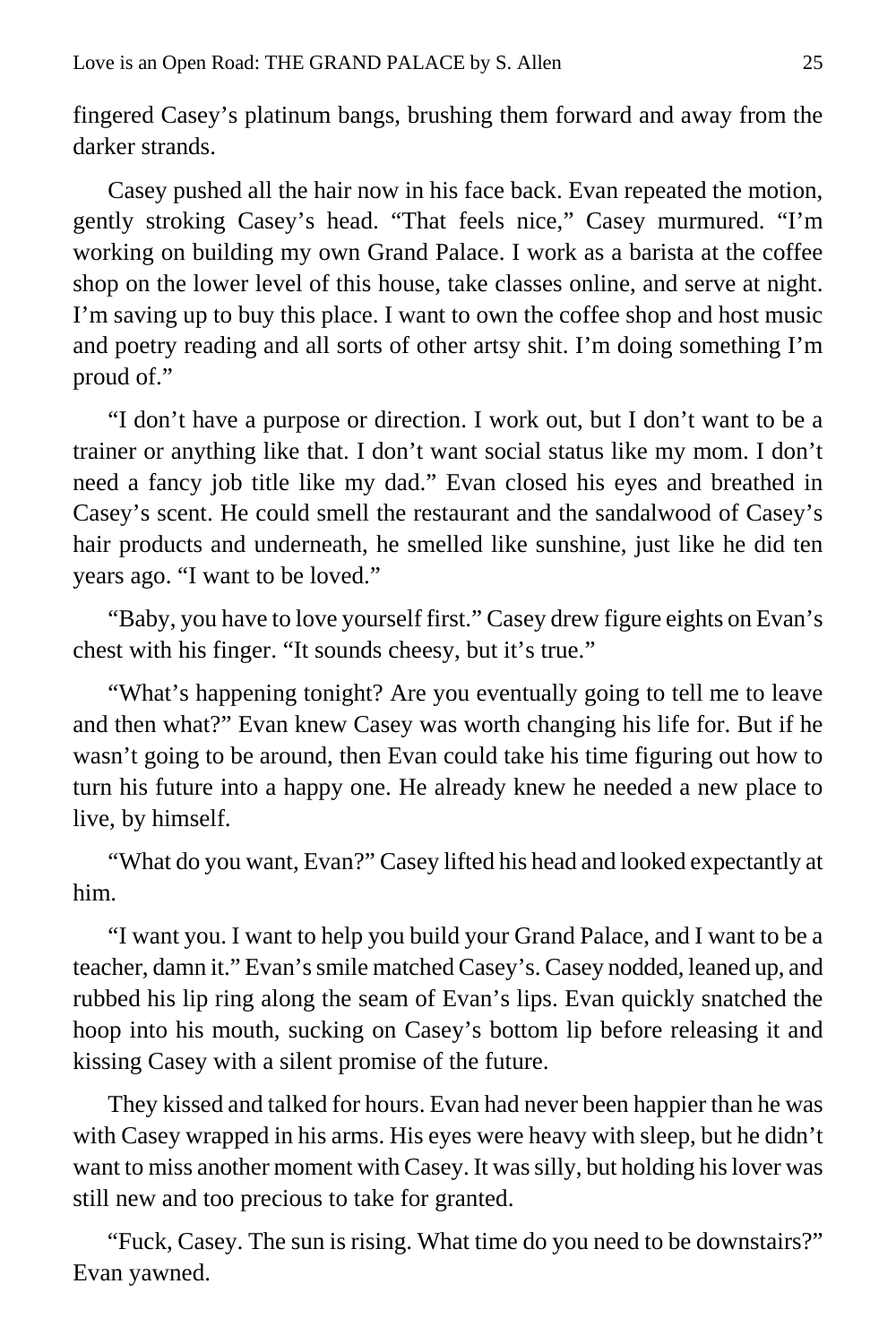"I'm off this morning. How about you?" Casey sat up facing the window.

"I'm calling in sick. After yesterday, I deserve the day off. Besides, I need to start making plans. Maybe I don't quit my stupid job yet, but I look into what I need to do to get out of it and start something new." Evan scooted up behind Casey and pulled the blanket around them to comfortably watch the dawn of a new day. He kissed Casey's shoulder. "Good morning, Casey. You are my sunshine and my heart."

### **The End**